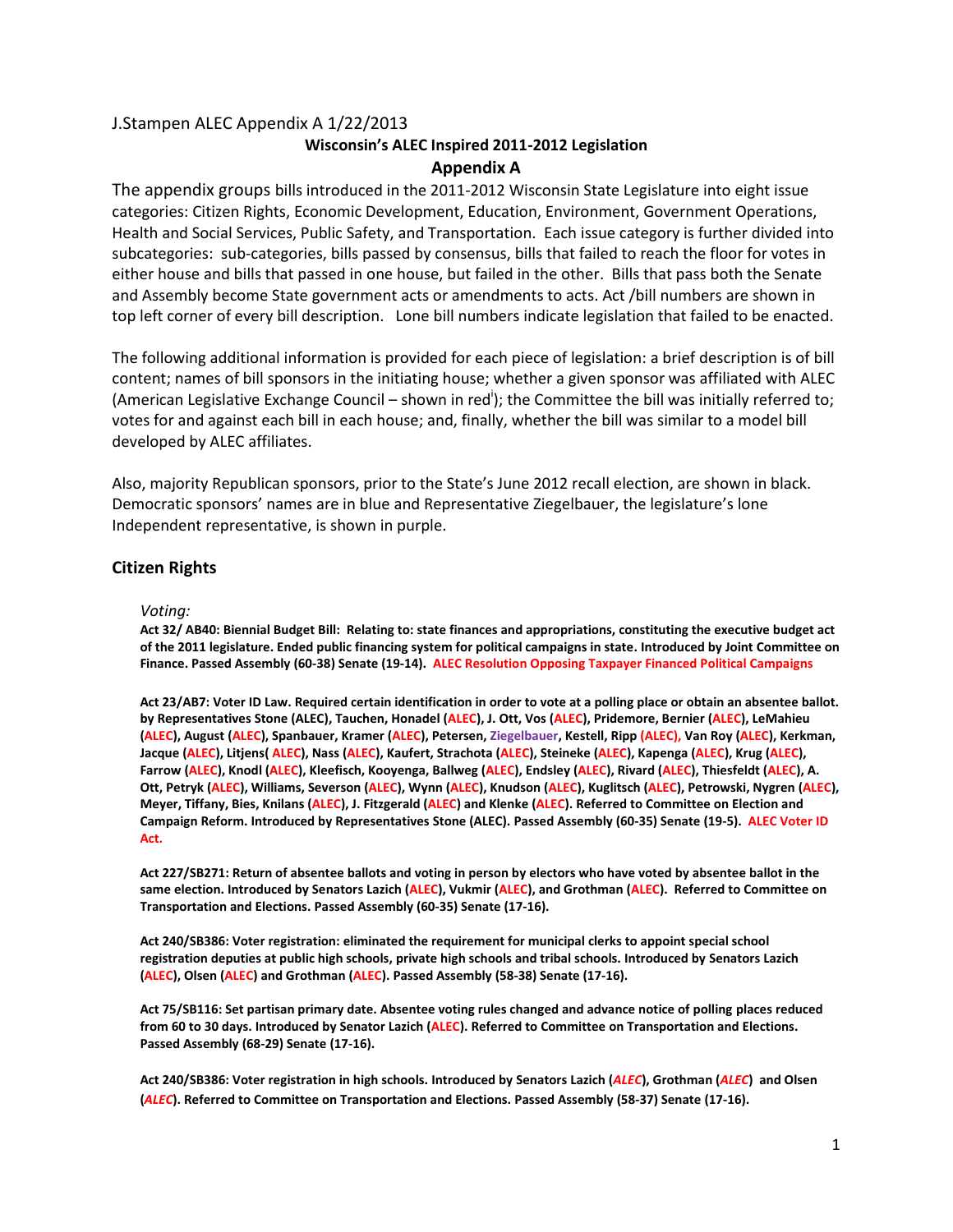#### *Access to courts:*

**Act 2/SB1JR1: Tort reform. Reduced access to the courts for workers who are injured or killed on the job. Introduced by Committee on Senate Organization, by request of Governor Scott Walker (ALEC). Passed Assembly (58-37) Senate (19-14). ALEC Tort Reform bills: Constitutional Guidelines for Punitive Damages Act, Regulatory Compliance Congruity With Liability Act, Product Liability Act, Litigation Accountability Act, Reliability in Expert Testimony Standards Act, Comparative Fault Act, Joint and Several Liability Act.** 

**Act 219/SB202: Elimination of right of discriminated workers to sue employers in state court for compensatory and punitive damages. Introduced by Senators Grothman (ALEC) Galloway (ALEC), Darling (ALEC), Lasee (ALEC), Kedzie (ALEC), Zipperer (ALEC) and Moulton (ALEC). Referred to Committee on Judiciary, Utilities, Commerce, and Government Operations Passed Assembly (60-35) Senate (17-16). ALEC 2011 State Legislators Guide: Tort Reform Boot Camp.**

**Act 143/SB466: Prohibiting a local government from imposing a moratorium on evection actions Tenants' rights advocates say bill strips renters of their rights while sponsoring legislator maintains it modernizes landlord-tenant laws. Introduced by Senator Lasee (ALEC). Referred to Committee on Insurance and Housing. Passed Assembly (50-34) Senate (17-16).**

**Act 92/SB12SR1: Factors for determining the reasonableness of attorney fees in ways that the state bar says would undermine the rights of Wisconsin businesses and consumers to enforce statutory, administrative, and contractual remedies Introduced by Committee on Senate Organization, by request of Governor Scott Walker (ALEC). Passed Assembly (55-39) Senate (17-15) ALEC Legal Consumer's Bill of Rights.**

**Act 69/SB14SR1: Interest rates on judgments in certain civil actions. Introduced by Senate Organization, by request of Governor Scott Walker (ALEC). Passed Assembly (60-37) Senate (17-16). ALEC Prejudgment and Post-judgment Act.**

**Act 255/SB464: Prohibits fingerprinting in connection with professional credentials issued by Dept. SPS except as provided in statutes. Introduced by Senator Galloway (ALEC). Passed Assembly (69-27) Senate (17-16).**

**Act 29/SB15: Collecting racial information on motor vehicle traffic stops. Introduced by Senators Lazich (ALEC), Wanggaard (ALEC), Grothman (ALEC), Schultz, Leibham, Jauch and Olsen (ALEC). Referred to Committee on Transportation and Elections. Passed Assembly (61-36) Senate (19-0-14).** 

## *Worker rights:*

**Act 32/ AB40: Biennial Budget Bill: Relating to: state finances and appropriations, constituting the executive budget act of the 2011 legislature: Study of Retirement Privatization. Also, limited hours of education and training some W2 clients can receive under Wisconsin Works Program (W2). Eligibility requirements for State child care subsidies were tightened**. **Introduced by Joint Committee on Finance. Passed Assembly (60-38) Senate (19-14). ALEC Public Employees Portable Retirement Option (PRO) Act.**

**Act 10/AB11JR1: Budget Repair Bill**: **Ended collective bargaining for most state employees. Introduced by request of Governor Scott Walker (ALEC). Referred to Committee on assembly Organization. Passed the Assembly (53-42) Senate (18-0-14) ALEC Public Employee Freedom Act, Employer Payroll Deduction Policy Act.** 

**Act 16/SB23 Eliminated voter-approved, but court-contested, Milwaukee law that provided paid sick leave for workers with ill immediate family members. Introduced by Senators Vukmir (ALEC), Grothman (ALEC), Lazich (ALEC), and Darling (ALEC). Referred to Committee on Labor, Public Safety, and Urban Affairs. Passed Assembly (60-36) Senate (19-0-14. ALEC –Resolution by ALEC Labor and Business Regulation Sub Committee opposing paid sick leave.**

**Act 198/SB219: Changed unemployment insurance-law. Introduced by Senator Wanggaard (ALEC). Referred to Committee on Labor, Public Safety, and Urban Affairs. Passed Assembly (80-12) Senate [\(29-3\)](https://docs.legis.wisconsin.gov/document/votes/2011/sv0312).**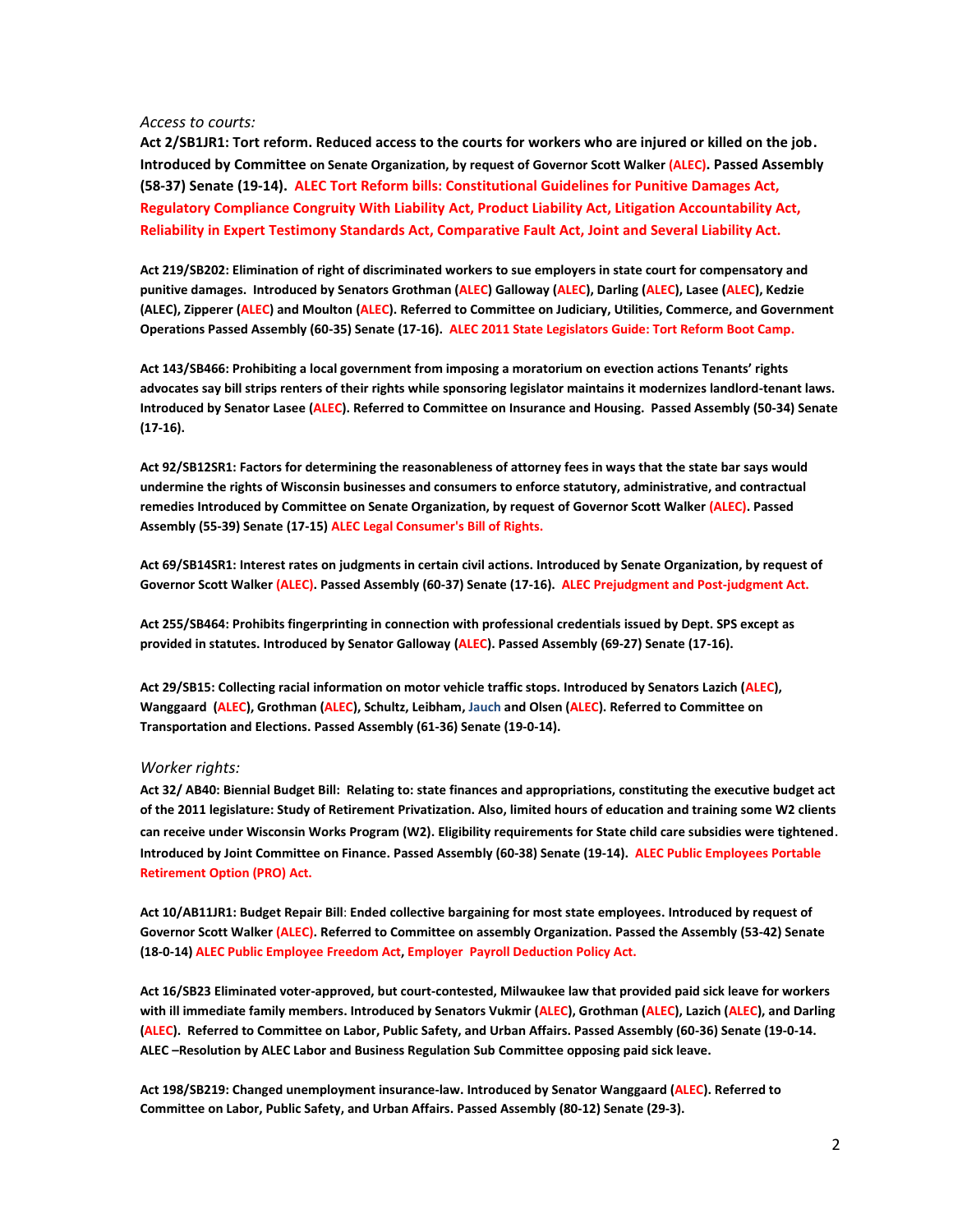## *Consensus:*

**Act 211/SB339: Appointment of certain disabled veterans. Introduced by Senator Galloway (ALEC) Lassa, Schultz, S. Coggs and Lasee (ALEC). Referred to [Committee](https://docs.legis.wisconsin.gov/2011/committees/497) on Economic Development and Veterans and Military Affairs. Passed Assembly (94-0) Senate (33-0).**

**Act 236/SB417: Availability for work: Appeal tribunals. Introduced by Senator Wanggaard (ALEC). Referred to Committee on Labor, Public Safety, and Urban Affairs. Passed Assembly (92-0) Senate (33-0).**

**Act 183/SB409: Worker's compensation various changes. Introduced by Senator Wanggaard (ALEC) Referred to Committee on Labor, Public Safety, and Urban Affairs. Passed Assembly (94-0) Senate (33-0).**

# **Economic Development**

#### *Revenue:*

**Act32/AB40: Biennial Budget Bill: Relating to: state finances and appropriations, constituting the executive budget act of the 2011 legislature: The biennial budget replaced the state Office of Energy Independence with a mandate to develop a cost-effective energy strategy that promotes economic growth. Future income taxes for manufacturing and agriculture were limited. Requirements for alternative fuel use were relaxed and the roles of the Public Service Intervener Grant Program were lessened. Required utility contributions to energy efficiency and renewable resource programs were repealed. Restrictions on regulations governing public building projects, payday loan companies and regulations affecting the alcohol industry and small brewers. Dollar thresholds for building projects to receive state scrutiny or require bidding were increased. Working restrictions for minors under child labor laws were also eased.** *Provisions on Mandatory Unitary Combined Reporting***. Introduced by Joint Committee on Finance. Passed Assembly (60-38) Senate (19-14). ALEC Capital Gains Tax Elimination Act. Resolution in Opposition to Mandatory Unitary Combined Reporting.**

**Act32/AB40: Biennial Budget Bill: Relating to: state finances and appropriations, constituting the executive budget act of the 2011 legislature:** *Provisions on Auto Title Loans***. Introduced by Joint Committee on Finance. Passed Assembly (60- 38) Senate (19-14). ALEC Title Pledge Act**.

**Act22/SB13JR1: Telecommunications Modernization Act. Introduced by request of Governor Scott Walker (ALEC). Referred to Committee on Senate Organization. Passed Assembly (81-14) and Senate (25-8). ALEC Regulatory Modernization Act.** 

**Act 278/SB396: Financial assistance for the livestock premises registration program, a tax credit Introduced by Senators Harsdorf (ALEC) and Vinehout. Referred to Committee on Agriculture, Forestry, and Higher Education. Passed Assembly (51-42) Senate (29-4).**

#### *Regulation:*

**Act 32/ AB40: Biennial Budget Bill: Relating to: state finances and appropriations, constituting the executive budget act of the 2011 legislature***. Moist Tobacco Proposal***. Introduced by Joint Committee on Finance. Passed Assembly (60-38) Senate (19-14). ALEC Resolution on the Enhancement of Economic Neutrality, Commercial Efficiency, and Fairness in the Taxation of Moist Smokeless Tovbacco (MST) Products.**

**Act32/AB40: Biennial Budget Bill: Relating to: state finances and appropriations, constituting the executive budget act of the 2011 legislature: Reduced regulation of Pay Day Loan Operations. Introduced by Joint Committee on Finance. Passed Assembly (60-38) Senate (19-14). ALEC Relax Controls on Predatory Lending Act.**

**Act 21/ AB8JR1 Economic Impact Statement Act in Budget Repair Bill: Permitted the State Department of Administration to sell or contract operation of state heating, cooling, and power plants and exempts contracts from being approved by the Public Service commission. The Bill also increased the amount of the state's public debt the can**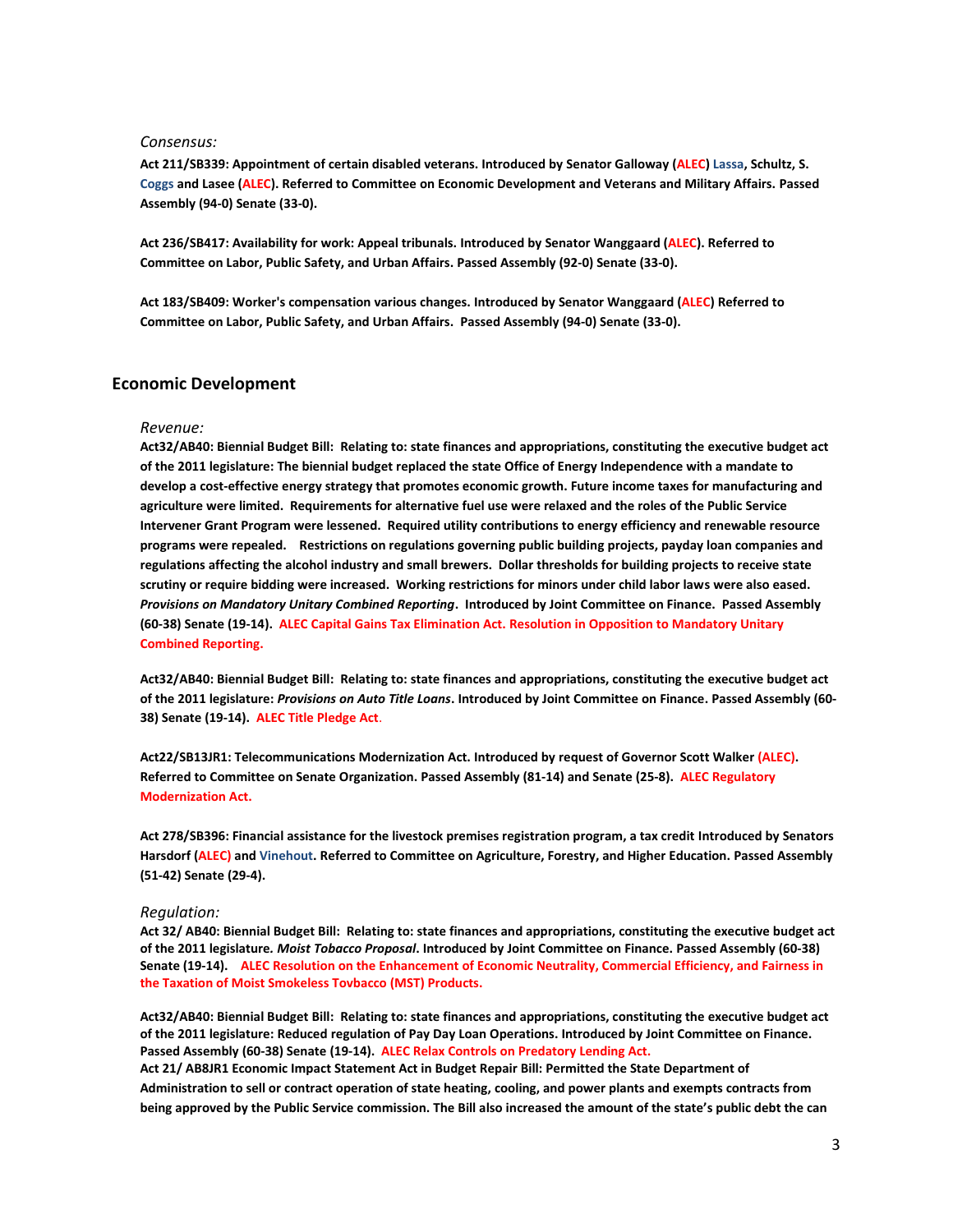**be used to finance tax supported or self-amortizing facilities from \$309 million to \$474 million. Introduced by Committee on Assembly Organization, by request of Governor Scott Walker (ALEC) and Representative Tiffany. Passed Assembly (60-36) Senate (18-14). ALEC Economic Impact Statement Act.**

**Act 139/SB440: Increasing the allowable number of project plan amendments, and lengthening the time during which tax increments may be allocated and expenditures for project costs may be made, for Tax Incremental District Number 3 in the city of Middleton . Introduced by Senators Grothman (***ALEC***), Erpenbach and Risser. Referred t[o Committee](https://docs.legis.wisconsin.gov/2011/committees/497) on Economic Development and Veterans and Military Affairs. Passed Assembly (56-35) Senate (31-2).** 

**Act 152/SB383: Licensure of anesthesiologists assistants. Introduced by Senators Darling (ALEC), Shilling, Kedzie (ALEC) and Taylor. Referred to Committee on Health. Passed Assembly (73-21) Senate (33-0).**

**Act 243/SB422: Length limitation for vehicles. Introduced by Senators Lazich (ALEC) and Lasee (ALEC) by request of The Department of Transportation. Passed Assembly (72-22) Senate (33-0).**

**Act 199/SB388: Duties of ski area operators and snow sports. Introduced by Senators Grothman (ALEC). Galloway (ALEC), Wanggaard (ALEC), Schultz and Kedzie (ALEC). Referred to Committee on Judiciary, Utilities, Commerce, and Government Operations. Passed Assembly (77-9) Senate (33-0).**

**Act 201/SB407: Zinc air button cell batteries. Introduced by Senators Olsen (ALEC), Erpenbach, Hansen, Holperin, Risser, Schultz, Taylor and Wanggaard (ALEC). Referred t[o Committee](https://docs.legis.wisconsin.gov/2011/committees/511) on Workforce Development, Small Business, and Tourism. Passed Assembly (87-6) Senate (33-0).**

## *Consensus:*

**Act 213/SB463: The angel investment and early stage seed investment tax credit programs. Introduced by Senators Leibham and Darling (ALEC). Referred to Committee on Economic Development and Veterans and Military Affairs/ Passed Assembly (90-3) Senate (32-1).**

**Act 237/SB260: Dairy manufacturing facility investment credit. Introduced by Senators Harsdorf (ALEC), Schultz, Olsen (ALEC) Moulton (ALEC) and Lasee (ALEC). Referred to Committee on Agriculture, Forestry, and Higher Education. Passed Assembly (94-0) Senate (33-0).**

**Act 200/SB395: Homemade wine and fermented malt beverages Introduced by Senators Ellis (ALEC), Lazich (ALEC), Harsdorf (ALEC), Wanggaard (ALEC), Kedzie (ALEC) and Grothman (ALEC). Referred to Committee on Energy, Biotechnology, and Consumer Protection Passed Assembly (99-0) Senate (32-1).** 

**Act 120/SB357: Requirements for a professional credential. Introduced by Senators Moulton (ALEC), Lassa, Taylor, S. Coggs and Lasee (ALEC). Referred to Committee on Economic Development and Veterans and Military Affairs. Passed Assembly (94-0) Senate (33-0).**

**Act 190/SB489: Separation of licensing requirements for barbering and cosmetology. Introduced by Senators Grothman (ALEC), Harsdorf (ALEC). Schultz and Taylor. Referred to Committee on Labor, Public Safety, and Urban Affairs. Passed Assembly (99-0) Senate (29-4).** 

**Act 209/SB338: Professional and occupational licenses. Introduced by Senators Galloway (ALEC), Lassa, T. Cullen, Schultz, S. Coggs and Lasee (ALEC). Referred to Committee on Economic Development and Veterans and Military Affairs. Passed Assembly (93-1) Senate (32-0).**

**Act 138/SB425: Property assessed clean energy. Introduced by Senators Cowles, Holperin and Wanggaard (ALEC). Committee on Energy, Biotechnology, and Consumer Protection Passed Assembly (93-2) Senate (33-0).**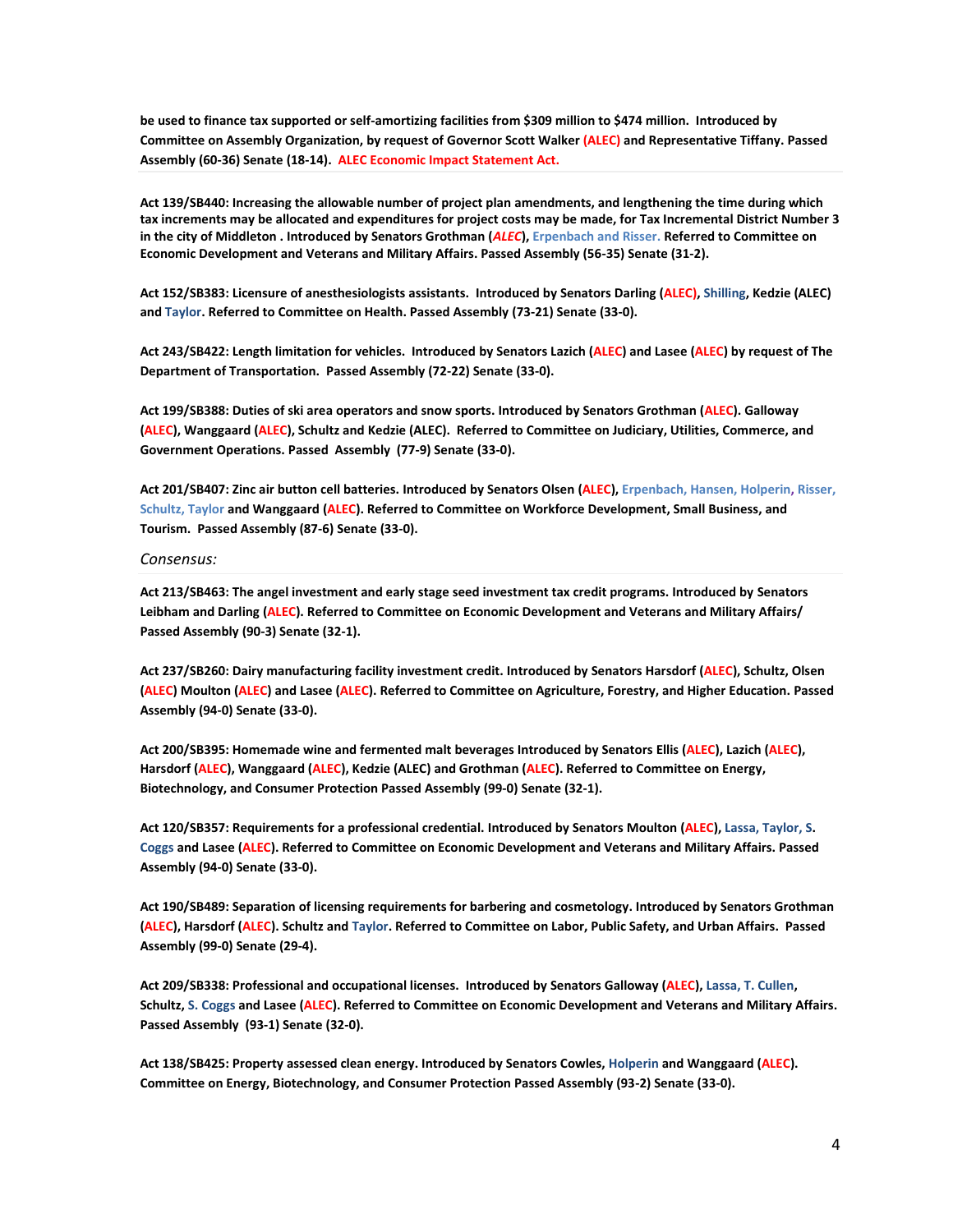**Act 214/SB459: Changed law governing economic development. Introduced by Senators Leibham, Lassa and Jauch. Referred to Committee on Economic Development and Veterans and Military Affairs. Passed Assembly (88-5) Senate (33-0).**

**Act 236/SB417: Availability for work: Appeal tribunals. Introduced by Senator Wanggaard (ALEC). Referred to Committee on Labor, Public Safety, and Urban Affairs. Passed Assembly (92-0) Senate (33-0)**

**Act 213/SB463: Early stage business investment program changes. Introduced by Senators Leibham and Darling (ALEC). Referred to Committee on Economic Development and Veterans and Military Affairs. Passed Assembly (90-3) Senate (32-1).**

**Act123/AB450: Training by unemployment insurance claimants. Introduced by Representatives Honadel (***ALEC***), Kuglitsch (***ALEC***), Petersen, Krug (***ALEC***), Sinicki, Bernier (***ALEC***), Bies, Brooks, Endsley (***ALEC***), Jacque (***ALEC***), Klenke (***ALEC***), Knodl (***ALEC***), Litjens (***ALEC***), Marklein(***ALEC***) , Mursau, A. Ott, Petrowski, Petryk (***ALEC***), Spanbauer, Staskunas, Steineke (***ALEC***), Strachota (***ALEC***), Tauchen, Toles, Wynn (***ALEC***) and Zepnick. Referred to Committee on Labor and Workforce Development. Passed Assembly (95-0) Senate (33-0).**

# *Failed Passage in either House:*

**SB382: Providing Immunity from Liability to a School Board or the Governing Body of a Charter School. Referred to Committee on Education. Failed to pass pursuant to Senate Joint Resolution 1. ALEC Landowners Liability Act.**

# *Passed Assembly Failed in Senate:*

**AB582: Rental purchase companies and agreements. Introduced by Representatives Petryk (ALEC), Bernier (ALEC), Litjens (ALEC), Stone (ALEC) and Suder (ALEC). Referred to Committee on Financial Institutions. Passed Assembly (53-40) Senate (failed).**

**AB529: Licensing of taxicabs by a 1st class city. Introduced by Representatives Farrow (ALEC), Zamarripa, Young, Stone (ALEC), D. Cullen, Richards, Fields and Zepnick. Referred to Committee on Transportation. Passed Assembly (55-39) Senate (failed).**

**AB612: Training requirements for real estate broker. Introduced by Representatives Rivard (ALEC), Ballweg (ALEC), Doyle, Endsley (ALEC), Kerkman and Marklein (ALEC). Referred to Committee on Housing. Passed Assembly (82-0) Senate (failed).**

# **Education**

# *K-12 education:*

**Act32/AB40: Biennial Budget Bill: Relating to: state finances and appropriations, constituting the executive budget act of the 2011 legislature: Funding for k-12 legislation was cut by \$737 million (6.7%). Parental choice programs for K-12 students to attend private schools in Racine and Green Bay were created. Earlier restrictions on parental school choice were ended. Student participation, school location, qualifying family income and other application restrictions on participation in parental choice programs for K-12 students in Racine and Green Bay and eliminated from state's School Choice program**. **Mandated funding of state employee child care in Madison was ended as were family planning services for men, and parental notification was required for minors receiving family planning services. Doyle era exemptions to school revenue limits pertaining to school safety, transportation, and school nurse costs or ended. Lifting Cap on Virtual School Enrollment. Introduced by Joint Committee on Finance. Passed Assembly (60-38) Senate (19-14). ALEC Virtual Schools Act.**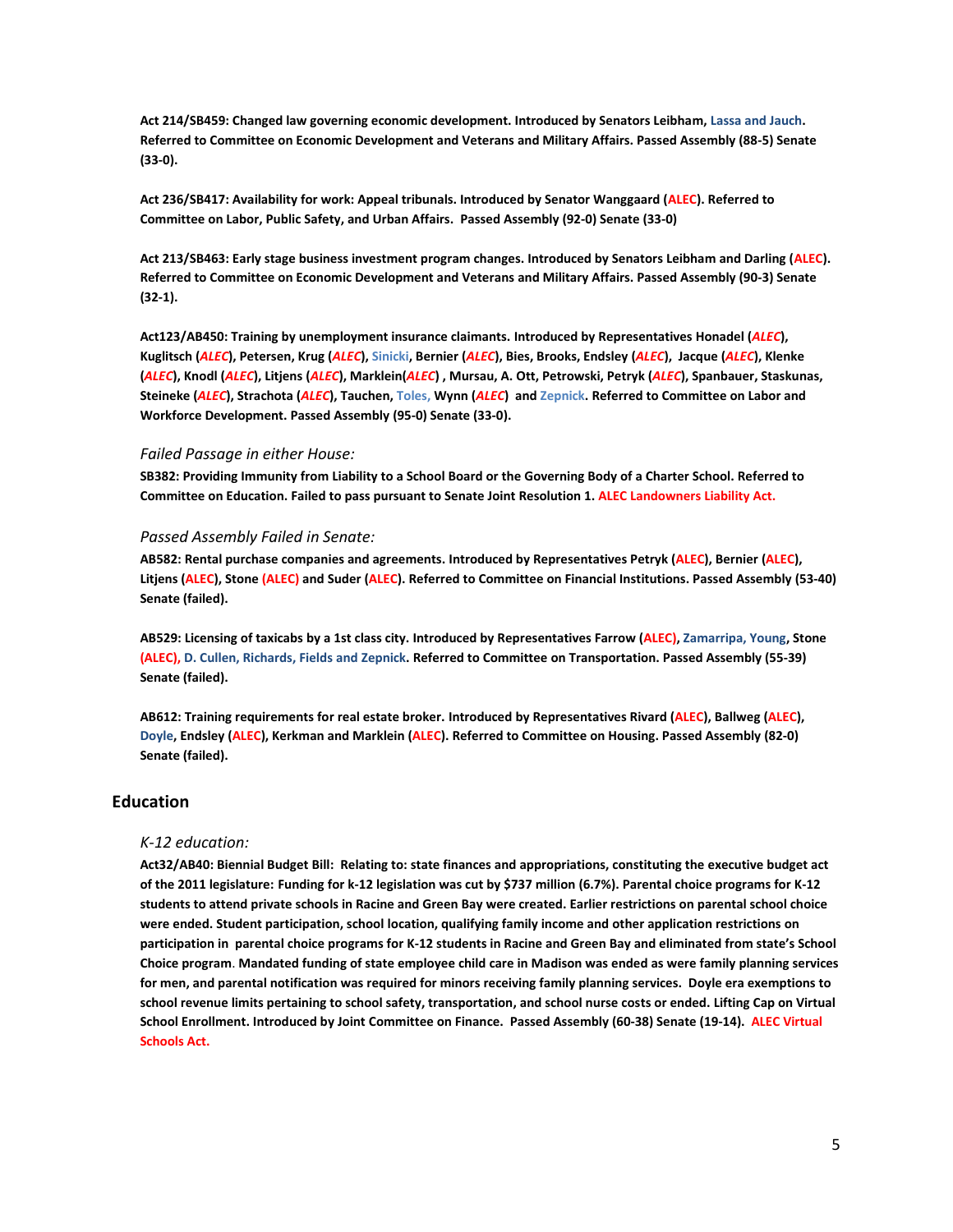**Act 114/SB2: Charter school reform bill changes in timing of open enrollment in nonresident school districts applications process. Introduced by Senators Olsen (***ALEC***), Darling (***ALEC***), Grothman (***ALEC***), Lazich (***ALEC***) and Vukmir (***ALEC***). Referred to Committee on Education. Passed Assembly (60-35) Senate (18-14).** *ALE[C Charter Schools Act.](http://alecexposed.org/w/images/9/9a/2D1-Charter_Schools_Act_Exposed.pdf)*

**Act 105/SB95: Reorganize public K-12 education. Introduced by Senators Olsen (ALEC) and Darling (ALEC). Referred to Committee on Education. Passed Assembly (57-41) Senate (17-16). ALE[C Education Accountability Act,](http://alecexposed.org/w/images/e/e7/2E3-Education_Accountability_Act_Exposed.pdf) ALEC's "Parental Choice Scholarship Accountability Act**.

**Act 114/SB2: Changes in application process under open enrollment program. Introduced by Senators Olsen (ALEC), Darling (ALEC), Grothman (ALEC), Lazich (ALEC) and Vukmir (ALEC). Referred to Committee on Education. Passed Assembly (60-35) Senate (18-14). ALEC [Education Enterprise Zone Act.](http://alecexposed.org/w/images/a/a3/2D2-Education_Enterprise_Zone_Act_Exposed.pdf)**

**Act 17/SB20: Milwaukee to sell city owned property used for school purposes. Introduced by Senators Darling (ALEC), Lazich (ALEC), Carpenter and Grothman (ALEC). Passed Assembly (58-35) Senate (19-14).**

**Act 166/SB461: Teacher education programs: Gov.'s Read to Lead. Introduced by Senators Olsen (***ALEC***), Darling (***ALEC***) and Schultz. Referred to Committee on Education. Passed Assembly (80-14) Senate (20-13).** *ALE[C Teacher Quality and](http://alecexposed.org/w/images/6/67/2F7-Teacher_Quality_and_Recognition_Demonstration_Act_Exposed.pdf)  [Recognition Demonstration Act](http://alecexposed.org/w/images/6/67/2F7-Teacher_Quality_and_Recognition_Demonstration_Act_Exposed.pdf)***.** 

**Act 216/SB237: Providing instruction in human growth and development; teach abstinence. Introduced by Senators Lazich (***ALEC***), Galloway (***ALEC***), Grothman (***ALEC***) and Leibham. Passed Assembly (61-35) Senate (17-15).**

# *Postsecondary education:*

**Act32/AB40: Biennial Budget Bill: Relating to: state finances and appropriations, constituting the executive budget act of the 2011 legislature: Funding was cut \$73 million (-25.1%) for state technical colleges and \$250 million (8.9%) for public colleges and universities. Technical colleges were mandated to limit levies to the greater of 2010 levels, or the amount generated by the 2010 tax rate for two years; allowed UW System's 14 chancellors to assume new more control over budgeting, financial management, and other institutional operational decisions; sunset the Wisconsin Covenant Higher Education Student Aid Program. Introduced by Joint Committee on Finance. Passed Assembly (60-38) Senate (19-14).** 

**Act 286/SB275: Membership of technical college district boards. Introduced by Senators Grothman (***ALEC***), Cowles, Darling (***ALEC***), Galloway (***ALEC***), Lasee (***ALEC***) and Lazich (***ALEC***). Referred to Committee on Agriculture, Forestry, and Higher Education. Passed Assembly (54-33) Senate (17-16).**

# *Consensus:*

**Act 221/SB184: Task force on UW restructuring. Introduced by Senators Harsdorf (***ALEC***), Lassa and Taylor. Referred to on Agriculture, Forestry, and Higher Education. Passed Assembly (96-0) Senate (33-0).**

# *Failed Passage in either House:*

**AB51/SB22: Charter School Reform Bill. Creating a Charter School Authorizing Board, eliminating the limit on the number of pupils who may attend virtual charter schools, modifying teacher licensure requirements, etc. Introduced by Senators Darling (ALEC), Olsen (ALEC), Lazich (ALEC), Vukmir (ALEC) and Galloway (ALEC). Referred to Committee on Education. Failed to pass pursuant to Senate Joint Resolution 1. ALEC Charter Schools Act, Next Generation Charter Schools, Virtual Schools Act.**

**AB 631: Personal Financial Literacy Act. Relating to incorporating financial literacy in public schools' curriculum and statewide standardized examinations and requiring that it be covered during orientation programs at the University of Wisconsin System and the technical colleges. Introduced by Representatives Krug (***ALEC***), Fields, Tranel (***ALEC***), Spanbauer, Kaufert, Rivard (***ALEC***), Endsley (***ALEC***), Brooks, A. Ott and Van Roy (***ALEC***). Referred to Committee on Education. Failed to pass pursuant to Senate Joint Resolution 1.** *ALEC Personal Financial Literacy Act.*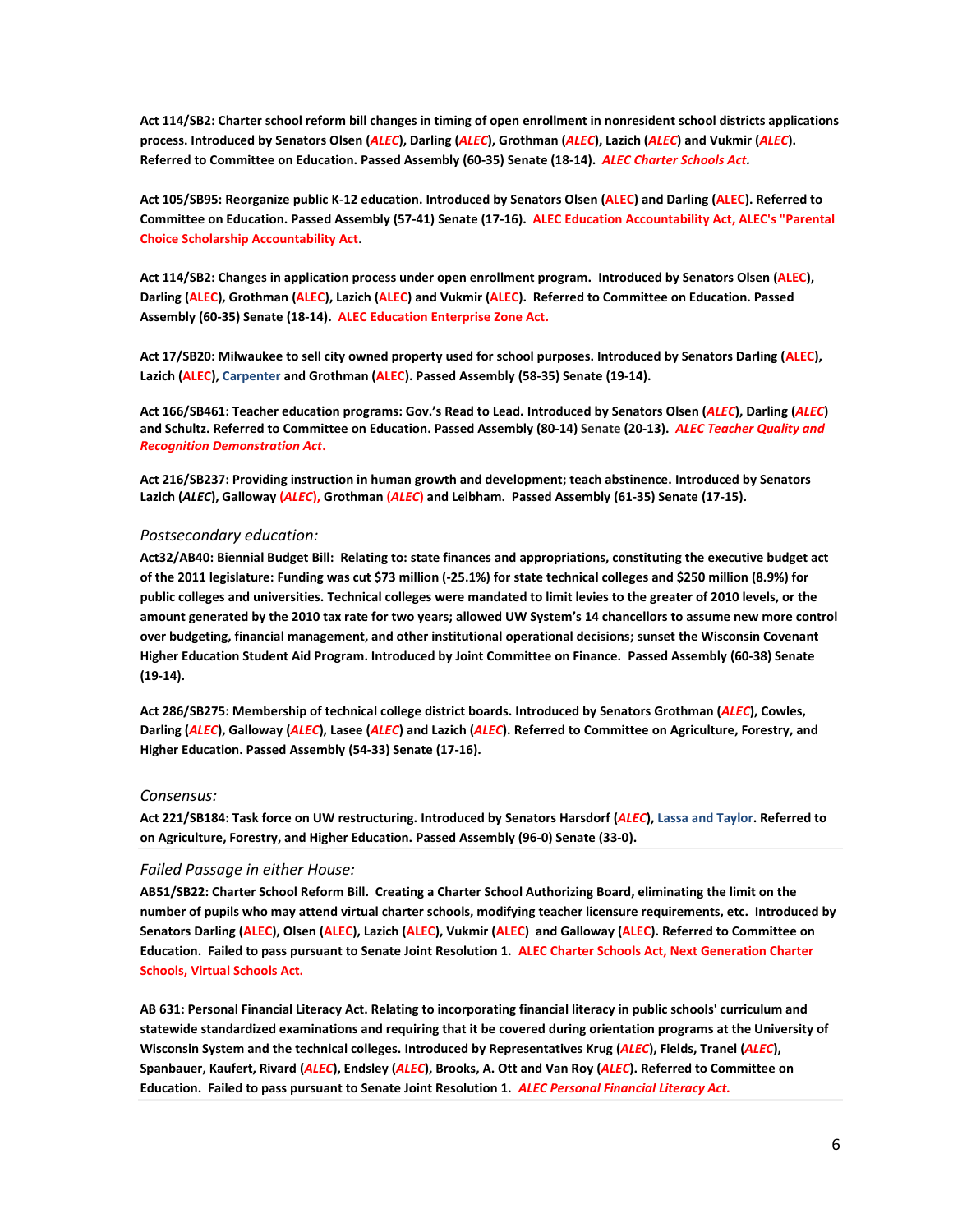### *Passed Assembly Failed in Senate:*

**AB92: Eliminate enrollment cap for MPCP. Introduced by Representatives Honadel (***ALEC***), and Kapenga (***ALEC***). Referred to Committee on Education. Passed Assembly (58-37) Senate (failed).** *ALEC Parental Choice Scholarship Program Act.*

**AB112. Family Education Tax Credit Program Act. Would create a nonrefundable individual income tax credit for tuition expenses paid for dependents who attend private elementary and secondary schools. Introduced by Representatives Jacque (***ALEC***), Kleefisch , Wynn (***ALEC***), Honadel (***ALEC***), Kaufert, Kapenga (***ALEC***), Knilans, (***ALEC***) LeMahieu (***ALEC***), Litjens (***ALEC***), Murtha, Petryk (***ALEC***), Pridemore, Thiesfeldt (***ALEC***), Vos (***ALEC***) and Ziegelbauer. Referred to Committee on Education. Failed to pass pursuant to Senate Joint Resolution 1.** *ALEC Family Education Tax Credit Program Act.*

**AB94: Milwaukee Parental Choice Program Expansion. Introduced by Representatives Honadel (***ALEC***) and Kapenga (***ALEC***). Referred to Committee on Education. Introduced by Representatives Marklein (***ALEC***), Kestell, Kooyenga, Strachota (***ALEC***), Farrow (***ALEC***), Petersen, Spanbauer, Klenke (***ALEC***), Ripp (ALEC), August (***ALEC***), Knilans (***ALEC***), Brooks, Tranel (***ALEC***), Vos (***ALEC***) and Stone (ALEC). Referred to Committee on Education. Passed by Assembly (62-33) Senate (failed). Referred to Committee on Education.** *ALEC Parental Choice Accountability Act.*

**AB110 Special Needs Scholarship Act. Creating the Special Needs Scholarship Program for disabled pupils, granting rulemaking authority. Introduced by Representatives Litjens (***ALEC***), Fields, Wynn (***ALEC***), Knudson (***ALEC***), Nass (***ALEC***), Pridemore, Thiesfeldt (***ALEC***), Vos (***ALEC***), Kleefisch, LeMahieu (***ALEC***), Nygren (***ALEC***), Strachota (***ALEC***), Bernier (***ALEC***), Bies, Brooks, Endsley (***ALEC***), Farrow (***ALEC***), Honadel (***ALEC***), Jacque (***ALEC***), Knilans (***ALEC***), Kooyenga, Kramer (***ALEC***), Krug (***ALEC***), Kuglitsch (***ALEC***), T. Larson (***ALEC***), Mursau, Petryk (***ALEC***), Rivard (***ALEC***), Severson (***ALEC***), Spanbauer, Tiffany and Ziegelbauer. Referred to Committee on Education. Passed Assembly (57-41) Senate (failed).** *ALEC Special Needs Scholarship Program Act.*

**AB142: Talent incentive grant enrollment requirements: recipients of talent incentive grants need not maintain continuous enrollment in their higher education institutions. Introduced by Joint Legislative Council. Referred to Committee on Education. Passed Assembly (58-35) Senate (failed).**

**AB427: Educational Approval Board. Introduced by Representative Nass (***ALEC***) by request of The Educational Approval Board (EAB). Referred to Committee on Colleges and Universities. Passed Assembly (94-0) Senate (failed).**

# **Environment**

#### *Water:*

**Act32/AB40: Biennial Budget Bill: Relating to: state finances and appropriations, constituting the executive budget act of the 2011 legislature: Eliminated state Office of Energy Independence but mandated creation of a "growth promoting" agency. Less proscriptive alternative fuel requirements created and Public Service Commission's Intervener Grant Program. Repealed required utility contributions to energy efficiency and renewable resource programs. Bonding to purchase agricultural conservation easements ended. A conversion fee paid to rezone farmland preservation districts repealed. Changes made relating to variances in wastewater discharge permits. Introduced by Joint Committee on Finance. Passed Assembly (60-38) Senate (19-14).** *ALEC Groundwater Protection Act***.**

**Act 19/AB23: Disinfection of municipal water supplies. Introduced by Representatives Severson (***ALEC***), Rivard (***ALEC***),**  Ballweg (ALEC), Bernier (ALEC), Bies, Jacque (ALEC), Krug, (ALEC) LeMahieu (ALEC), Marklein (ALEC), Mursau, Murtha, **Thiesfeldt (***ALEC***) Tiffany and Ziegelbauer. Referred to Committee on Natural Resources. Passed Assembly (59-36) Senate (21-11).** 

**Act 170/SB472: Certain shore land zoning standards that regulate repair and expansion of nonconforming structures. Introduced by Senators Lasee (***ALEC***) and King. Referred to Committee on Insurance and Housing. Passed Assembly (56- 31) Senate (17-16).**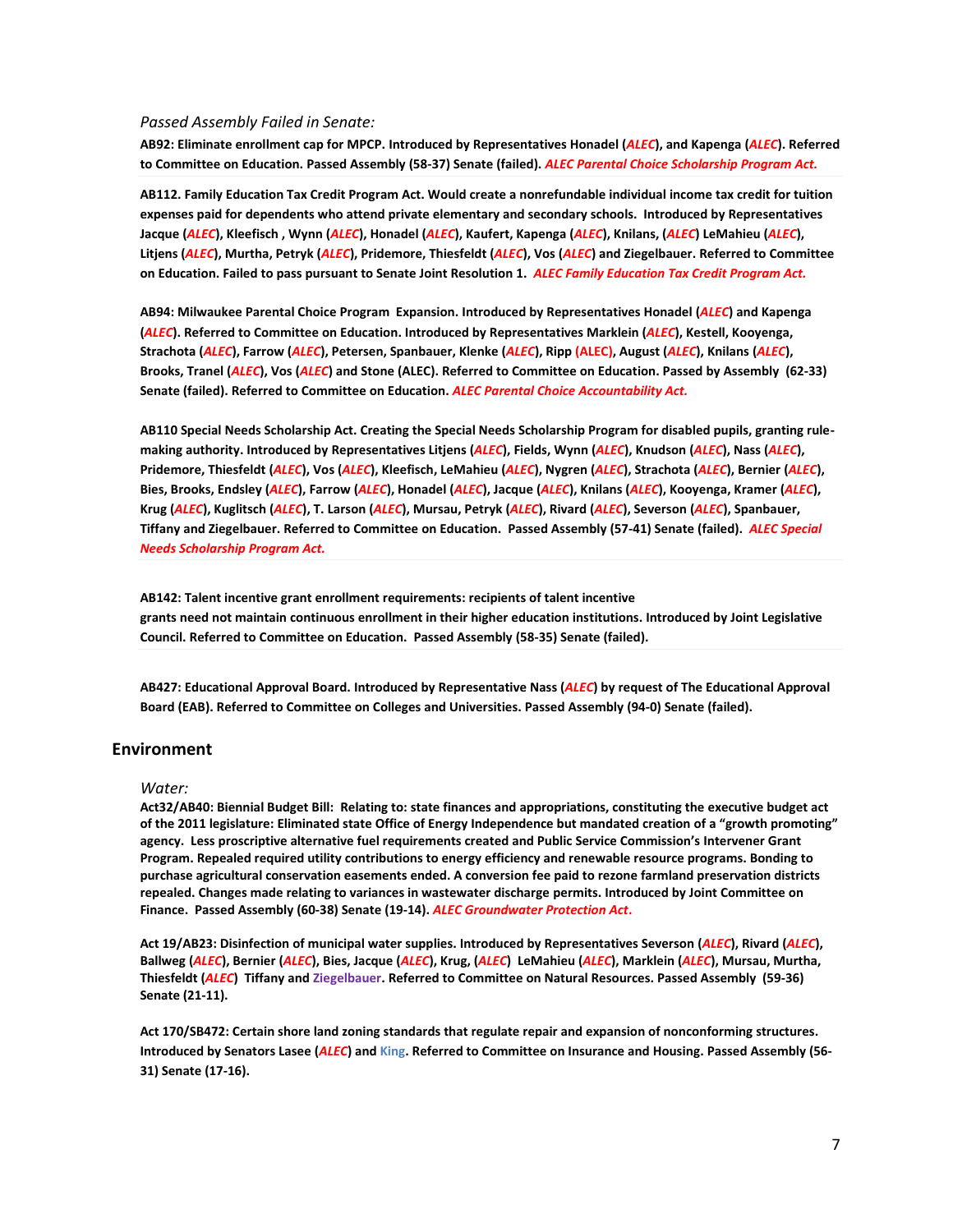**Act 118/SB368: Permits for discharges into wetlands; determinations by DNR relating to structures, etc. near navigable waters. Introduced by Senators Kedzie (ALEC) and Schultz. Referred to Committee on Natural Resources and Environment. Passed Assembly (99-0) Senate (17-15).**

**Act 167/SB326: Navigable waters and environment permit changes. Introduced by Senator Kedzie (ALEC). Referred to [Committee](https://docs.legis.wisconsin.gov/2011/committees/506) on Natural Resources and Environment. Passed Assembly (54-29) Senate (20-13).**

**Act34/SB81: Eligibility of hydroelectric resources under the renewable portfolio standard. Introduced by Senators Lasee (***ALEC***), Galloway(** *ALEC***), Leibham, Hopper (***ALEC***), Wirch, Hansen, Holperin and Lassa. Referred to Committee on Judiciary, Utilities, Commerce, and Government Operations. Passed Assembly (60-37) Senate (21-11).** 

**Act 25/SB59: Deadline for registering certain piers and wharves. Introduced by Senator Kedzie (ALEC). Referred to Committee on Natural Resources and Environment. Passed Assembly (87-7) Senate (33-0).**

**Act 153/SB262: Permit exemption for floating toilets. Introduced by Senators Harsdorf (***ALEC***), Galloway (***ALEC***) and Taylor. Referred t[o Committee](https://docs.legis.wisconsin.gov/2011/committees/506) on Natural Resources and Environment. Passed Assembly (78-15) Senate (33-0).**

# *Air quality:*

**Act 122/SB138: Regulation of air contaminants from agricultural waste; partial suspension of DNR rules Introduced by Joint [Committee](https://docs.legis.wisconsin.gov/2011/committees/2) for Review of Administrative Rules. Referred to Committee on Natural Resources and Environment. Passed Assembly (99-0) Senate (24-9).**

#### *Zoning:*

**Act 135/SB300: Variances granted by local zoning agencies. Introduced by Senators Lasee (***ALEC***), Darling (***ALEC***) and Grothman (***ALEC***). Referred t[o Committee](https://docs.legis.wisconsin.gov/2011/committees/504) on Judiciary, Utilities, Commerce, and Government Operations. Passed Assembly (77-6) Senate (33-0).**

## *Pest abatement:*

**Act 254/SB498: DATCP'S pest abatement authority. Introduced by Senator Schultz. Referred to [Committee](https://docs.legis.wisconsin.gov/2011/committees/495) on Agriculture, Forestry, and Higher Education. Passed Assembly (79-12) Senate (33-0).** 

# *Hunting and/or fishing:*

**Act 24/AB35: Culling of Bass in a fishing tournament. Introduced by Representatives KleefischKl, Bies, Mursau, Strachota, Rivard (***ALEC***), Endsley (***ALEC***), Nygren (***ALEC***) , Tranel (***ALEC***), Ripp (ALEC), Brooks, T. Larson (***ALEC***), Kuglitsch**  (ALEC), Thiesfeldt (ALEC), Litjens (ALEC), Vos (ALEC), August (ALEC), Pridemore, Honadel (ALEC) and Van Roy (ALEC). **Referred to Committee on Natural Resources. Passed Assembly (57-37) Senate (28-5)**

**Act 168/AB311: Creating a sporting recruitment and retention council: recruitment of hunters and trappers, sturgeon spearing, etc. Introduced by Representatives Steineke (***ALEC***), Rivard (***ALEC***), Suder (***ALEC***), Bies, Bernier (***ALEC***), Endsley (***ALEC***), Jacque (***ALEC***), Kaufert, Kerkman, Kestell, Kleefisch, Knilans (***ALEC***), Krug (***ALEC***), LeMahieu (***ALEC***), Litjens (***ALEC***), Marklein (***ALEC***), Meyer, Murtha, Nass, (***ALEC***) Nygren (***ALEC***), A. Ott, Petryk (***ALEC***), Severson (***ALEC***), Spanbauer, Strachota, Stroebel, Tiffany, Tranel (***ALEC***), Williams and Mursau. Referred to Committee on Natural Resources. Passed Assembly (84-12) Senate (32-1). ALEC Sportsmen's Heritage Act.**

**Act 169/SB411: Hunting and trapping of wolves, appropriation. Introduced by Senators Moulton (***ALEC***) , Holperin and Lasee (***ALEC***). Referred to Committee on Natural Resources and Environment. Passed Assembly (69-25) Senate (24-9).**

**Act 50/SB75: Restrictions on hunting antlered deer. Introduced by Senators Moulton (***ALEC***), Kedzie (ALEC), Cowles, S. Fitzgerald (***ALEC***) , Galloway (***ALEC***), Harsdorf (***ALEC***), Lasee (***ALEC***), Hopper (***ALEC***), Olsen (***ALEC***), Grothman (***ALEC***) and Kapanke (***ALEC***). Referred to Committee on Natural Resources and Environment. Passed Assembly (64-33) Senate (33-0).**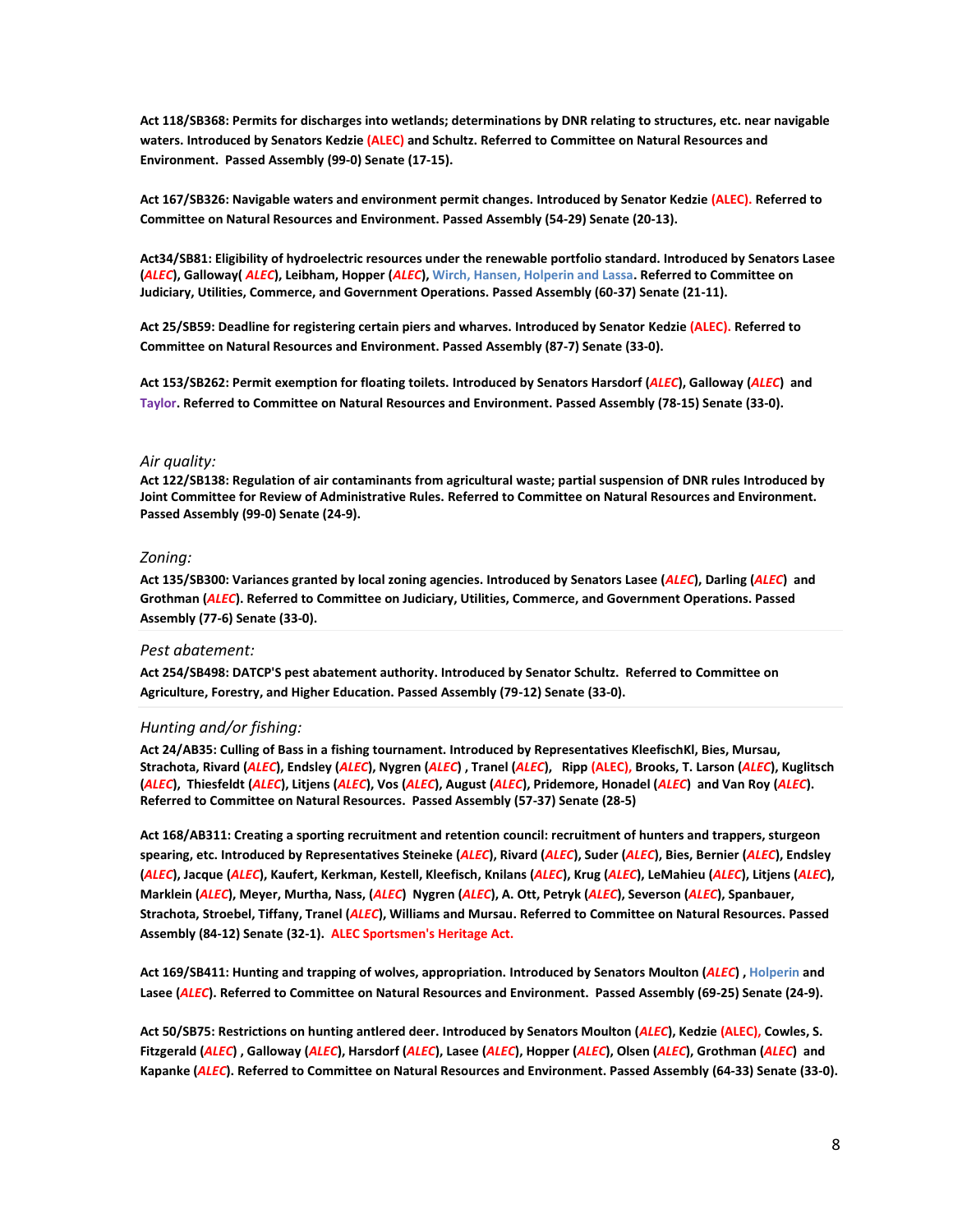**Act 168/AB311: Create sporting recruitment and retention counci -recruit more hunters. Introduced by Representatives Steineke (***ALEC***), Rivard (***ALEC***), Suder (***ALEC***), Bies, Bernier (***ALEC***), Endsley (***ALEC***), Jacque (***ALEC***), Kaufert, Kerkman, Kestell, Kleefisch, Knilans (***ALEC***), Krug (***ALEC***), LeMahieu (***ALEC***), Litjens (***ALEC***), Marklein (***ALEC***), Meyer, Murtha, Nass (***ALEC***), Nygren (***ALEC***), A. Ott, Petryk (***ALEC***), Severson (***ALEC***), Spanbauer, Strachota (***ALEC***), Stroebel, Tiffany, Tranel (***ALEC***), Williams and Mursau. Referred to Committee on Natural Resources. Passed Assembly (84-12) Senate (32-1)**

#### *Management:*

**Act 167/SB326: Expedited DNR procedures for plan approvals, deadlines, rulemaking. Introduced by Senator Kedzie (ALEC). Referred to Committee on Natural Resources and Environment. Passed Assembly (54-29) Senate (20-13).**

**Act 149/AB104: Membership on the Natural Resources Board. Introduced by Representatives LeMahieu (***ALEC***) , Nerison, Meyer, Mursau, Kestell, Vruwink, Petersen, Thiesfeldt (***ALEC***), Kerkman, Strachota (***ALEC***), J. Ott, Ripp (ALEC), Jacque (***ALEC***), Steineke (***ALEC***), Kleefisch, Ballweg (***ALEC***), Bernier (***ALEC***), Bies, Brooks, Jorgensen, A. Ott and Spanbauer. Referred to Committee on Natural Resources. Passed Assembly (81-14) Senate (23-9).** 

## *Failed Passage in either House:*

**SB10JSS: Exemption for wetland water quality standards in Brown Co. Introduced b[y Committee](https://docs.legis.wisconsin.gov/2011/committees/534) on Senate Organization, by request of Governor Scott Walker (ALEC). Referred to Committee on Natural Resources and Environment. Failed to pass pursuant to Senate Joint Resolution 1.** 

### *Passed Assembly Failed in Senate:*

**AB177: Activities in or near navigable waters. Introduced by Representatives Steineke (ALEC), Rivard (ALEC) , Bies, Brooks, Craig, Endsley (ALEC), Jacque (ALEC), Kaufert, Krug (ALEC), Litjens (ALEC), Petryk (ALEC), Pridemore, Tiffany, Tranel (ALEC) and Weininger (ALEC . Referred to Committee on Housing. Passed Assembly (65-32) Senate (failed).**

**AB165: Display of turf fertilizer containing phosphorus. Introduced by Representatives Knilans (***ALEC***), Kestell, Rivard (***ALEC***), LeMahieu (***ALEC***), Petryk (***ALEC***), Brooks, Williams, Thiesfeldt (***ALEC***) and Spanbauer. Referred to Committee on Natural Resources. Passed Assembly (56-42) Senate (failed).**

**AB301: Review by JFC of certain funds by the DNR. Introduced by Representatives Suder (***ALEC***), Kapenga (***ALEC***), Ripp (ALEC), Rivard (***ALEC***), Krug (***ALEC***), Jacque (***ALEC***), Thiesfeldt (***ALEC***), Stroebel, Spanbauer, Kleefisch, LeMahieu (***ALEC***), A. Ott, Mursau, Kestell and Endsley (***ALEC***). Referred to Committee on Natural Resources. Passed Assembly (64-33) Senate (failed).**

#### *Consensus:*

**Act 151/SB557: Trading of water pollution credits. Introduced by Senator Moulton (***ALEC***).Referred t[o Committee](https://docs.legis.wisconsin.gov/2011/committees/506) on Natural Resources and Environment. Passed Assembly (82-0) Senate (33-0).**

**Act 121/SB111: Regulation of indirect sources of air pollution and suspension of DNR rule. Introduced by Joint [Committee](https://docs.legis.wisconsin.gov/2011/committees/2) for Review of Administrative Rules. Referred to Committee on Natural Resources and Environment. Passed Assembly (99-0) Senate (30-3).** 

**Act 180/AB377: Allow fishing with a crossbow. Introduced by Representatives Craig, Weininger (***ALEC***), Bies, Jacque (***ALEC***), Knilans (***ALEC***), Kleefisch, Kooyenga, Ballweg (***ALEC***), Pridemore, Rivard (***ALEC***), Spanbauer, Turner, Vruwink and Molepske Jr. Referred to Committee on Natural Resources. Passed Assembly (95-0) Senate (33-0)**

**Act 71/AB275: Board of Commissioners of Public Lands. Introduced by Representatives Brooks, Hulsey, Marklein (***ALEC***), Pocan, Knilans (***ALEC***), Bewley, Krug (***ALEC***), Mason, A. Ott, Turner, Jacque (***ALEC***), Ripp (ALEC) and Clark. Referred to [Committee](https://docs.legis.wisconsin.gov/2011/committees/529) on Urban and Local Affairs. Passed Assembly (93-0) Senate (31-0)**

**Act 250/AB395: Stewardship acquisition: Niagara Escarpment. Introduced by Representatives A. Ott, Ziegelbauer, Endsley (***ALEC***), LeMahieu (***ALEC***), Litjens (***ALEC***), Spanbauer and Thiesfeldt (***ALEC***). Referred to Committee on Natural Resources. Passed Assembly (94-0) Senate (33-0).**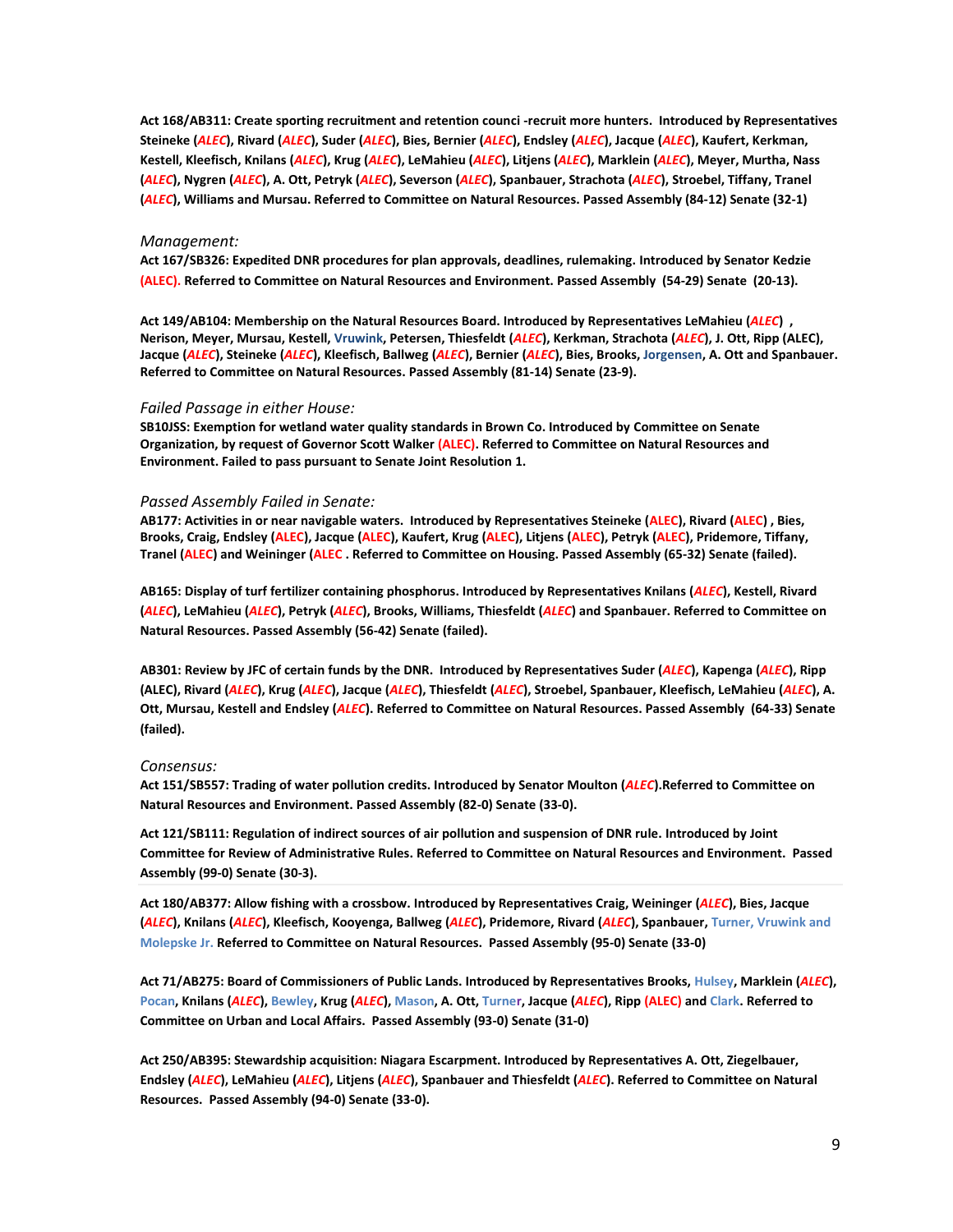**Act 148/SB441: Establish a natural resources endowment. Introduced by Senators Schultz, Holperin, Hansen and Cowles. Referred to [Committee](https://docs.legis.wisconsin.gov/2011/committees/506) on Natural Resources and Environment. Passed Assembly (84-0) Senate (33-0).**

**Act 254/AB384: Weapons used for hunting certain animals. Introduced by Representatives Tauchen, Craig, Sinicki, Petryk (ALEC), Kleefisch, Rivard (ALEC), Krug (ALEC), Endsley (ALEC) and Spanbauer. Referred t[o Committee](https://docs.legis.wisconsin.gov/2011/committees/523) on Natural Resources. Passed Assembly (95-0) Senate (33-0).**

# **Government Operations**

# *Budget control:*

**Act32/AB40: Biennial Budget Bill: Relating to state finances and appropriations, constituting the executive budget act of the 2011 legislature: Government operations. The state budget with an initial \$3.6 billion deficit was <sup>1</sup> restructured. The debt, instead of paying it in the current biennium, was turned into bonds, whose sale brought in money now that will be repaid later at higher interest rates. A law limiting general fund spending to increases in the growth of personal income was repealed. A rainy day fund was established with the set-aside of \$65 million in reserves. More restrictive revenue and levy limits were mandated for local governments. Aids to schools and local governments were cut. Counties and municipalities were allowed to raise tax levies, but by no more than the percentage growth in valuation due to new construction. The state's public financing system for election campaigns was ended. The vesting of new state government hires in the state retirement was increased to five years. Introduced by Joint Committee on Finance. Passed Assembly (60-38) Senate (19-14). ALEC: Chris Atkins "States Need to Enact Real. Tax and Expenditure" Limits. June 2002. Public Service Institute.** 

**Act 21/AB8JR1 Requires gubernatorial approval of proposed administrative rules; economic impact analyses of proposed rules and emergency rules, etc. Introduced by request of Governor Scott Walker (ALEC). Referred to Committee on Assembly Organization. Passed the Assembly (60-36) Senate (18-14).**

**Act 9/AB5JR1 Super Majority Act. The Supermajority Act. "No house of the legislature may pass a bill that increases the rate of the state sales tax or that increases any of the rates of the income tax or franchise tax unless the bill is approved by two-thirds of those members present and voting." Introduced by [Committee](https://docs.legis.wisconsin.gov/2011/committees/486) on Assembly Organization, by request of Governor Scott Walker (ALEC), Representative August (***ALEC***) and Senator Vukmir (***ALEC***). Passed Assembly (58-36) and Senate (20-12). ALEC Super-Majority Act. Introduced by request of Governor Scott Walker (ALEC). Referred to the Committee on Assembly Organization.**

**Act 144/SB504: Limiting the authority of a city, village, or town to enact a development moratorium ordinance. Introduced by Senator Lasee (***ALEC***). Referred t[o Committee](https://docs.legis.wisconsin.gov/2011/committees/503) on Insurance and Housing. Passed Assembly (48-34) Senate (33-0). Note: Senate refused to reconsider vote by which bill was passed, [Ayes 16, Noes 17.](https://docs.legis.wisconsin.gov/document/votes/2011/sv0438)** 

# *Failed Passage:*

**AB14. Interest Rate Judgment Act. Relating to county and municipal expenditures for emergency services. Introduced by Representatives Ziegelbauer, Vos (***ALEC***), Bernier (***ALEC***), Bies, Brooks, Endsley (***ALEC***), Kestell, LeMahieu (***ALEC***), Mursau, Nass (***ALEC***), A. Ott, Ripp (ALEC), Spanbauer, Strachota (***ALEC***), Thiesfeldt (***ALEC***), Tiffany, Wynn (***ALEC***) and Litjens (***ALEC***). Referred t[o Committee](https://docs.legis.wisconsin.gov/2011/committees/529) on Urban and Local Affairs. Failed to pass pursuant to Senate Joint Resolution 1. ALEC Prejudgement and Post-Judgement Act.** 

# **Health and Social Services**

 $\overline{\phantom{a}}$ 

<sup>&</sup>lt;sup>1</sup> See <u>The Wisconsin Taxpayer</u>. "Home to Roost? The 2011-13 State Budget." September 2011 Vol.79 No. pp. Also see Focus Briefs: "The surprising uses of the state budget July 29, 2011 and August 10, 2011, and "Lessons from the latest budget surprise." February 17, 2012.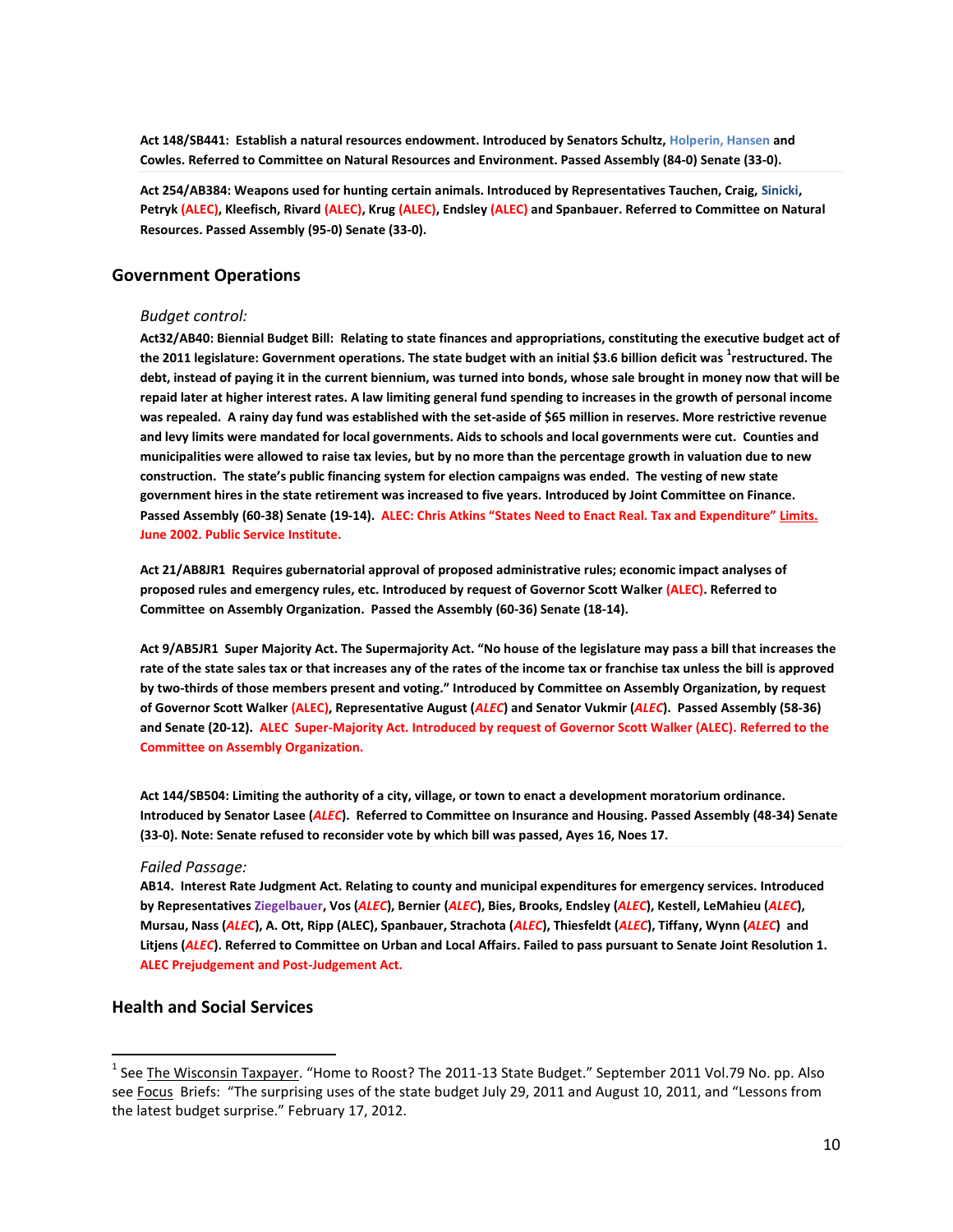#### *Health savings accounts:*

**Act32/AB40: Biennial Budget Bill: Relating to state finances and appropriations, constituting the executive budget act of the 2011 legislature: General fund spending shifted from education and most other programs to Medicaid. State health officials were empowered to seek changes in Medicaid. Introduced by Joint Committee on Finance. Passed Assembly (60-38) Senate (19-14).**

**Act 21/AB8JSS: Budget Repair Bill: Health Savings Account Act exempts HSA contributions from taxation and sets requirement for Health Savings Accounts. Required DHS to study potential changes to its state and federal Medical Assistance (MA) program for low income individuals aimed at modifying requirements, benefits, provider reimbursements standards and eligibility methodologies. Eliminates UW Hospitals and Clinics Board and transfers staff to UW Hospitals and Clinics Authority. Money from the Temporary Assistance for Needy Families (TANF) block grant to the earned income tax credit program Increased by \$37 million. Modified Public Sector Group insurance by transferring \$28 million from reserve accounts in employee trust fund for group health and pharmacy benefits and reduce employer group health care costs. Mandated studies focusing on health care options such as health savings accounts and health benefit exchanges. Restrictions on release of patient's health care records were eased. The Wisconsin Retirement System was modified the by raising worker participation costs and limits (WRS) employer payment obligations in ways that limits employee participation in the Group Insurance Board (GIB) program. Introduced by [Committee](https://docs.legis.wisconsin.gov/2011/committees/486) on Assembly Organization, by request of Governor Scott Walker (ALEC) and Representative Tiffany. Referred t[o Committee](https://docs.legis.wisconsin.gov/2011/committees/521) on Judiciary and EthicsPassed Assembly (53-42) Senate (18-0-14). ALEC Health Savings Account Act.**

**Act1/SB2JR1: Savings Account Act. Introduced b[y Committee](https://docs.legis.wisconsin.gov/2011/committees/534) on Senate Organization by request of Governor Scott Walker (ALEC), Senator Darling (***ALEC***), and Representative Kaufert. Referred t[o Committee](https://docs.legis.wisconsin.gov/2011/committees/502) on Health. Passed Assembly (67-29) and Senate (21-12). ALEC Health Savings Account Act.** 

## *Management:*

**Act32/AB40: Biennial Budget Bill: Relating to: state finances and appropriations, constituting the executive budget act of the 2011 legislature: Ended provision and funding for state employee child care in Madison. Eliminated family planning services for men and moved toward requiring parental notification for minors receiving such services. Policies governing release of patient's health care records weakened. Allowed food share benefits to" qualified aliens. State health officials empowered to seek changes in Medicaid. Retirement contributions required from new hires in police and fire protection. Greater weight assigned to economic conditions in police and fire arbitrations. Some W2 eligibility requirements for childcare subsidies tightened. Introduced by Joint Committee on Finance. Passed Assembly (60-38) Senate (19-14).** 

**Act 13/SB12JR1: State finances, the Medical Assistance program, granting bonding authority. Introduced by Committee on Senate Organization by request of Governor Scott Walker (ALEC). Passed Assembly (58-36) Senate (22-11).**

**Act 239/AB508: Authorizing Wis. Health and Educational Facilities Authority to issue bonds to finance projects related to nonprofit facilities. Introduced by Representatives Krug (***ALEC***), Bernier (***ALEC***), Endsley (***ALEC***), Kerkman, Petryk (***ALEC***), Steineke (***ALEC***) and Strachota (***ALEC***). Referred to Joint [Committee](https://docs.legis.wisconsin.gov/2011/committees/40) on Finance. Passed Assembly (68-29) Senate (32-1).**

**Act 189/SB487: Provision of information regarding health care benefits provided to certain assistance program recipients. Introduced by Senator Galloway (***ALEC***). Referred to [Committee](https://docs.legis.wisconsin.gov/2011/committees/503) on Insurance and Housing. Passed assembly (99-0) Senate (19-14).**

**SJR28: Honoring pregnancy care centers and Pregnancy Care Month. Introduced by Senators Kapanke (***ALEC***), Taylor, Grothman (***ALEC***), Darling (***ALEC***), Kedzie (ALEC), Lasee (***ALEC***), Lazich (***ALEC***), Moulton (***ALEC***), Olsen (***ALEC***) and Wanggaard (***ALEC***). Read and referred t[o Committee](https://docs.legis.wisconsin.gov/2011/committees/534) on Senate Organization. Passed Senate (28-5) Assembly (concurred). ALEC Prohibit government form forcing anyone to participate in any public or private health care or insurance program.**

# *Abortion:*

**Act 218/SB92: Prohibiting coverage of abortions through health plans sold through exchanges. Introduced by Senators Zipperer (***ALEC***), Leibham, Cowles, Galloway (***ALEC***), Hopper (***ALEC***), Kapanke (***ALEC***), Kedzie (ALEC), Lazich (***ALEC***), Moulton (***ALEC***) and Wanggaard (***ALEC***). Referred t[o Committee](https://docs.legis.wisconsin.gov/2011/committees/507) on Public Health, Human Services, and Revenue Passed Assembly (62-35) Senate (17-16). ALEC Health Savings Account Act.**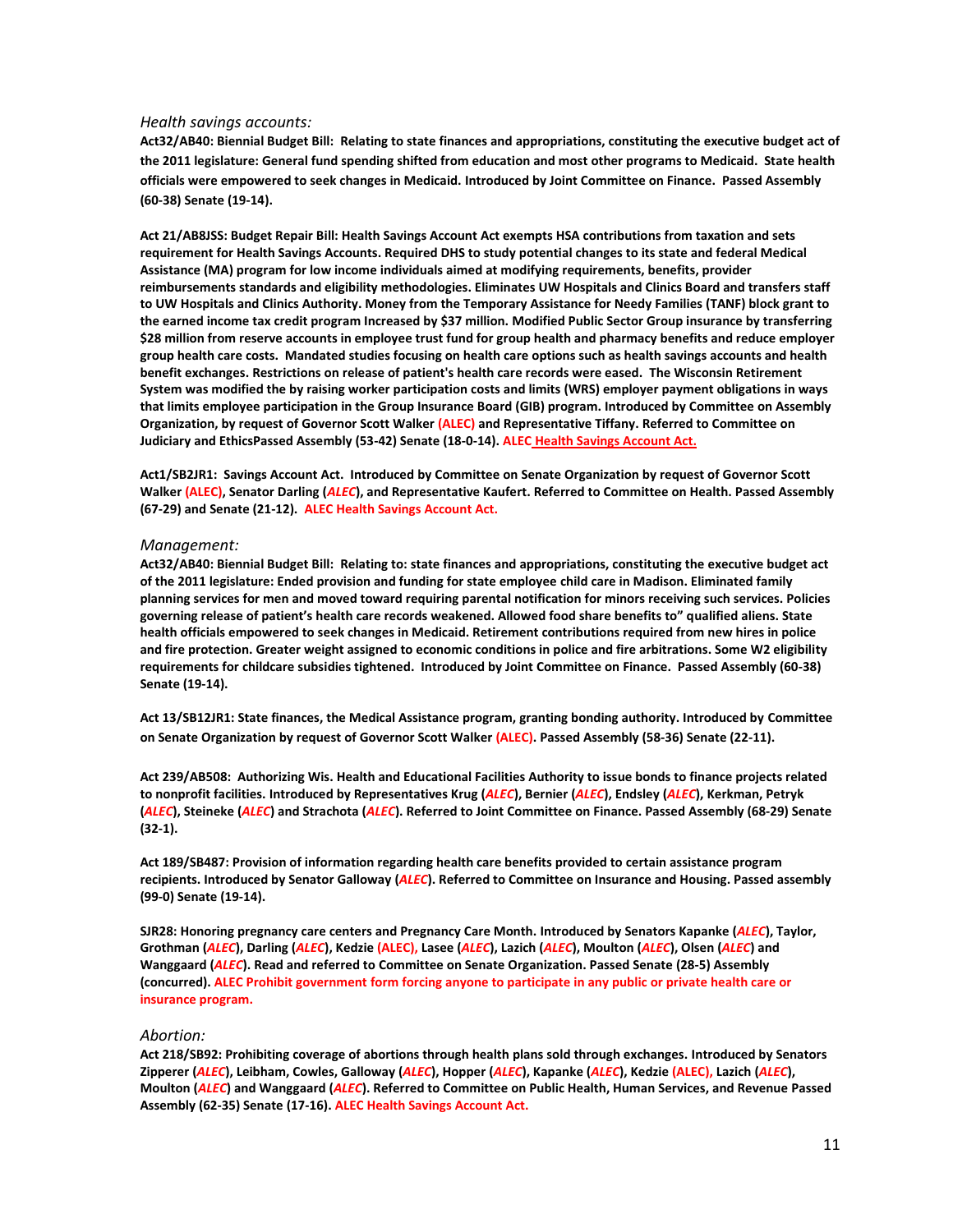**Act 217/SB306: Voluntary and informed consents for abortions. Introduced by Senators Lazich (***ALEC***), Galloway (***ALEC***), Grothman (***ALEC***) and Leibham. Referred t[o Committee](https://docs.legis.wisconsin.gov/2011/committees/502) on Health. Passed Assembly (61-34) Senate (17-15).**

#### *Cancer :*

**Act 222/SB321: Limiting number of income tax check-offs (and combine breast and prostate) for cancer research. Introduced by Senators Grothman (***ALEC***) and Holperin. Referred t[o Committee](https://docs.legis.wisconsin.gov/2011/committees/507) on Public Health, Human Services, and Revenue. Passed Assembly (99-0) Senate (24-9).**

**Act 222/SB321: Limiting income tax check-offs and combining breast and prostate cancer check-offs into a check-off for cancer research. Introduced by Senators Grothman (***ALEC***) and Holperin. Referred t[o Committee](https://docs.legis.wisconsin.gov/2011/committees/507) on Public Health, Human Services, and Revenue. Passed Assembly (99-0) Senate (24-9).**

#### *Nursing homes:*

**Act70/SB212: Regulation of nursing homes. Introduced by Senators Galloway (***ALEC***), Lazich (***ALEC***), Holperin, Schultz, Shilling, Vinehout and Wirch. Referred t[o Committee](https://docs.legis.wisconsin.gov/2011/committees/507) on Public Health, Human Services, and Revenue. Passed Assembly (73-25) Senate (24-7).**

#### *Long term care:*

**Act 127/SB380: Remove cap on enrollment of Family Care and other long-term care programs. Introduced by Senators Moulton (***ALEC***), Vukmir (***ALEC***), Carpenter, Harsdorf (***ALEC***), Erpenbach, Jauch, Wanggaard (***ALEC***), Risser and C. Larson. Referred to [Committee](https://docs.legis.wisconsin.gov/2011/committees/507) on Public Health, Human Services, and Revenue. Passed Assembly (87-7) Senate (33-0).**

# *Schools:*

**Act86/SB45: Administration of medication to pupils. Introduced by Senators Olsen (***ALEC***) and Harsdorf (***ALEC***). Referred to Committee on Health. Passed Assembly (64-33) Senate (18-15).**

# *Public assistance:*

**Act 202/SB426: Intentional program violations of public assistance programs. Introduced by Senators Darling (***ALEC***) and Lazich (***ALEC***). Referred to [Committee](https://docs.legis.wisconsin.gov/2011/committees/504) on Judiciary, Utilities, Commerce, and Government Operations Passed Assembly (66-27) Senate (18-15).**

#### *Failed Passage:*

**SB13SR1 Drug and Medical Device Liability Act. Relating to providing immunity from liability to drug and device manufacturers and sellers under certain circumstances. Introduced by [Committee](https://docs.legis.wisconsin.gov/2011/committees/534) on Senate Organization, by request of Governor Scott Walker (ALEC), Senator Zipperer (ALEC), and Representative Kooyenga. Referred t[o Committee](https://docs.legis.wisconsin.gov/2011/committees/504) on Judiciary, Utilities, Commerce, and Government Operations. Failed to pass pursuant to Senate Joint Resolution 1. ALEC Drug Liability Act.** 

**AB210: Implementation of health care reform. Introduced by Representative Petersen. Referred to [Committee](https://docs.legis.wisconsin.gov/2011/committees/519) on Insurance. Passed Assembly (59-40) Senate (failed).**

#### *Passed Assembly Failed in Senate:*

**AB147: Inadmissibility statements of apology. Introduced by Representative Severson (ALEC), Nygren (ALEC), Strachota (ALEC), Kaufert, Bewley, Bies, Brooks, Jacque (ALEC), Ripp (ALEC), Spanbauer, Tauchen and Thiesfeldt (ALEC). Referred to Committee on Health. Passed Assembly (63-34) Senate (failed).**

#### *Passed in Senate Failed in Assembly:*

**SJR21: Relating to the right of the people to contract privately for health care services and health care coverage, and prohibiting requiring a person to obtain or maintain health insurance coverage or to participate in any health care system or plan. Introduced by Senators Leibham, Lasee (***ALEC***), Hopper (***ALEC***), Galloway (***ALEC***), Lazich (***ALEC***), Moulton (***ALEC***) and Darling (***ALEC***). Read first time and referred t[o Committee](https://docs.legis.wisconsin.gov/2011/committees/503) on Insurance and Housing. Passed Senate (17-16) Assembly (failed). ALEC Freedom of Choice in Health Care Act.**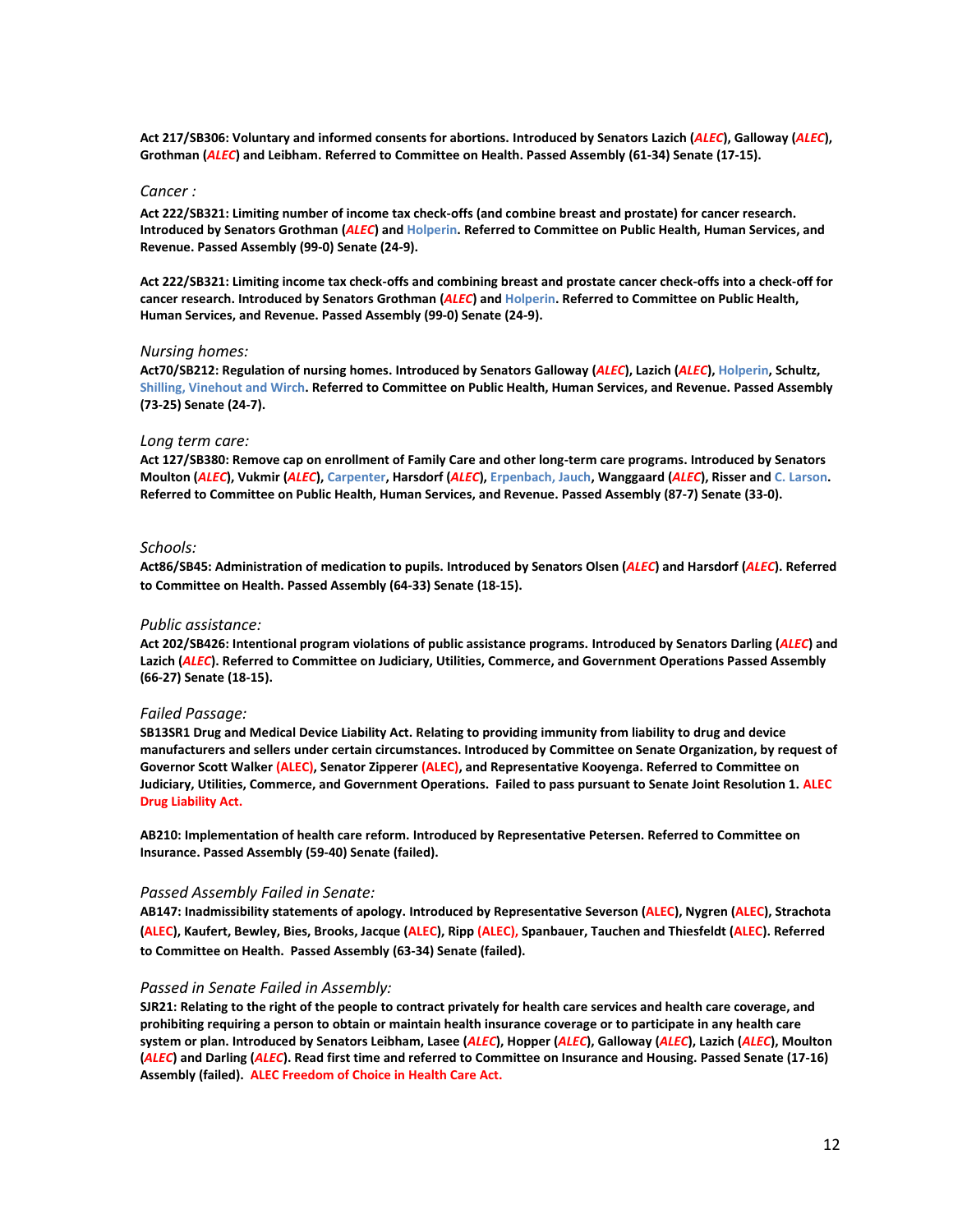#### *Consensus:*

**Act 49/SB203: Adopt federal law excluding from an employee's income certain payments from employment related Medicare. Introduced by Senators Wanggaard (***ALEC***), Leibham (***ALEC***), Olsen (***ALEC***) and Holperin. Referred to joint surve[y Committee](https://docs.legis.wisconsin.gov/2011/committees/94) on Tax Exemptions. Passed Assembly (93-3) Senate (33-0).**

# **Public Safety**

**Act32/AB40: Biennial Budget Bill: Relating to: state finances and appropriations, constituting the executive budget act of the 2011 legislature: Certification of Licensure of Commercial Bail Recovery Agents. Repealed many of the features of 2009-2011 prisons sentencing guidelines, including early release of prisoners, reduced sentences and liberalized probation policies. Introduced by Joint Committee on Finance. Passed Assembly (60-38) Senate (19-14). ALEC Anti-Crime Secured Release Act.** 

**Act32/AB40: Biennial Budget Bill: Repealed sentencing rules, including early release of prisoners, reduced sentences and certain probation policies. Introduced by Joint Committee on Finance. Passed Assembly (60-38) Senate (19-14). ALEC Anti-Crime Secured Release Act and Alternative Methods of Court Appearance Act. Support bounty hunting by large out of state bail-bond corporations ALEC –Anti Crime Release Act.**

#### *Guns:*

**Act 35/SB93 Concealed Carry Act. Introduced by Senators Galloway (***ALEC***), Grothman (***ALEC***), Kedzie (ALEC), Lazich (***ALEC***), Leibham, Moulton (***ALEC***), Holperin, Vukmir (***ALEC***) and Zipperer (***ALEC***). Referred t[o Committee](https://docs.legis.wisconsin.gov/2011/committees/504) on Judiciary, Utilities, Commerce, and Government Operations. Passed Assembly (69-28) Senate (25-8). ALEC Concealed Carry True Reciprocity Act, Concealed Carry Outright Recognition Act.**

**AB69: Castle Doctrine Act. The privilege of self-defense. Introduced by Representatives Kaufert, Mursau, Jacque (***ALEC***), LeMahieu (***ALEC***), Ziegelbauer, Nass (***ALEC***), Kerkman, Williams, Spanbauer, Petryk (***ALEC***), Knodl (***ALEC***), Petrowski, Kestell, Steineke (***ALEC***), August (***ALEC***), Litjens (***ALEC***), A. Ott, Danou, Tauchen, Krug (***ALEC***), Strachota (***ALEC***), Ripp (ALEC), Honadel (***ALEC***), Farrow (***ALEC***), Thiesfeldt (***ALEC***), Van Roy (***ALEC***) and Ballweg (***ALEC***). Referred to Committee on Judiciary and Ethics. Passed Assembly (72-25) Senate (26-7). ALEC Castle Doctrine Act.**

**Act 93/SB22SR1: Trespasser Responsibility Act. Limits the civil liability of private property owners to trespassers. Introduced by request of Goveror Scott Walker (ALEC). Referred to Committee on Senate Organization. Passed Assembly (81-16) Senate (33-0). ALEC Trespasser Responsibility Act.** 

# *Children:*

**Act 284/AB100: Internet crimes against children. Introduced by Representatives Staskunas, Bernard-Schaber, Ziegelbauer, Brooks, Jorgensen, Spanbauer and Berceau. Referred t[o Committee](https://docs.legis.wisconsin.gov/2011/committees/496) on Criminal Justice and Corrections. Passed Assembly (89-8) Senate (33-0).**

# *Drivers:*

**Act 113/AB80: Operating after driver's license revocation. Introduced by Representatives Krusick, Stone (ALEC), Turner, Bies, Brooks, Kaufert, Kerkman, Kleefisch, Krug (***ALEC***) , LeMahieu (***ALEC***), Mursau, Nygren (***ALEC***) , J. Ott, Ripp (ALEC), Rivard, (***ALEC***) Spanbauer and Staskunas. Referred t[o Committee](https://docs.legis.wisconsin.gov/2011/committees/528) on Transportation. Passed Assembly (69-24) Senate (33-0).**

# *Sentencing:*

**Act 38/SB57: Reinstating Truth in Sentencing. Relating to corrections and sentencing. Introduced by Senators Wanggaard (***ALEC***), Leibham, Moulton (***ALEC***), Zipperer (ALEC) and Galloway(***ALEC***). Referred t[o Committee](https://docs.legis.wisconsin.gov/2011/committees/505) on Labor, Public Safety, and Urban Affairs. Passed Assembly (68-29) Senate (22-11). ALEC Truth in Sentencing Act.**

## *Sex crimes:*

**Act 282/AB552: Statute of limitation 1st degree sexual assault. Introduced by Representatives Steineke (***ALEC***), Petryk (***ALEC***), Bernard-Schaber, Bernier (***ALEC***), Endsley (***ALEC***), Jacque (***ALEC***), Kerkman, T. Larson (***ALEC)***, Litjens (***ALEC***), Marklein (***ALEC***), Nygren, A. Ott, Rivard (***ALEC***), Severson (***ALEC***), Spanbauer, Stroebe (***ALEC***), Tranel (***ALEC***) Wynn (***ALEC***),**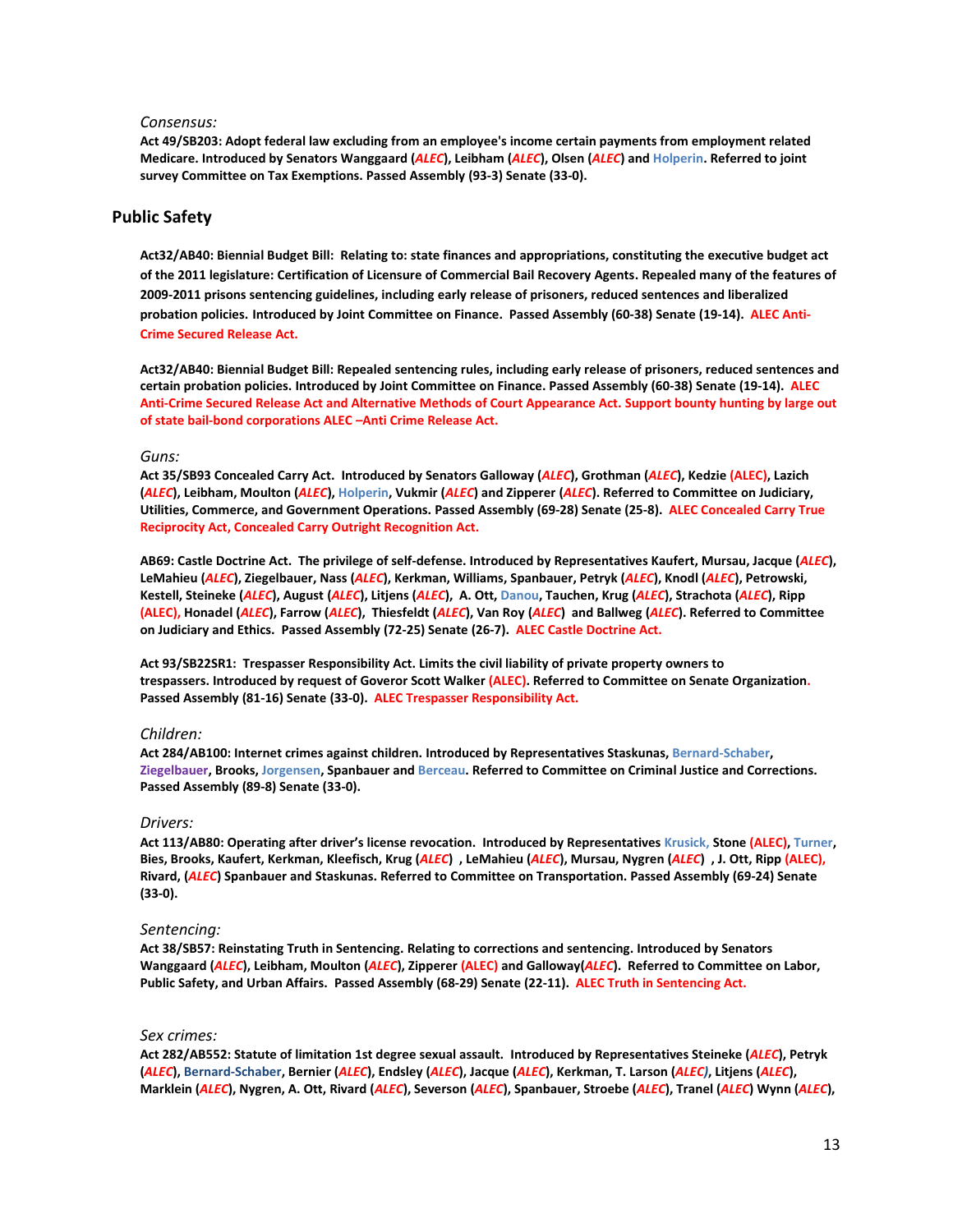**Ziegelbauer, Bies and Danou. Referred t[o Committee](https://docs.legis.wisconsin.gov/2011/committees/496) on Criminal Justice and Corrections. Passed Assembly (88-9) Senate (33-0).**

**Act 272/AB209: Mandatory minimum sentencing for child sex crimes. Introduced by Representatives Honadel (***ALEC***), Vos (***ALEC***), Suder (***ALEC***), Brooks, Endsley (***ALEC***), Jacque (***ALEC***), Mursau, Nygren (***ALEC***), Petersen, Petryk (***ALEC***), Petrowski, Kapenga (***ALEC***) and Spanbauer. Referred t[o Committee](https://docs.legis.wisconsin.gov/2011/committees/496) on Criminal Justice and Corrections. Passed Assembly (85-9) Senate (33-0).**

# *Theft:*

**Act 202/SB426: W-2, intentional program violations. Introduced by Senators Darling (***ALEC***) and Lazich (***ALEC***). Referred to [Committee](https://docs.legis.wisconsin.gov/2011/committees/504) on Judiciary, Utilities, Commerce, and Government Operations. Passed Assembly (66-27) Senate (18-15). Act 285/SB399***:* **Relating to the admissibility of hearsay evidence at a preliminary examination. Introduced by Senators Grothman (ALEC) and Lazich (ALEC). Referred to Committee on Judiciary, Utilities, Commerce, and Government Operations. Passed Assembly (63-19) Senate (33-0). ALEC Hearsay in Public Hearings Act.**

**Act 174/AB56: Retail theft, Proof of Ownership for Flea Market Sales. Referred to Committee on Criminal Justice and Correction**s. **Passed Assembly (82-12) Senate (33-0). ALEC Unused Property Market Act.**

# *Failed Passage:*

**AB173: Bill Requiring Law Enforcement to Enforce Federal Immigration Law. Relating to local ordinances, determining the lawful presence of a person arrested for or charged with a crime or certain civil violations. Introduced by Representatives Pridemore, Wynn (ALEC), LeMahieu (ALEC), Kleefisch, Steineke (ALEC) and Jacque (ALEC). Referred to Committee on Homeland Security and State Affairs. Failed to pass pursuant to Senate Joint Resolution 1. ALEC Immigration law Enforcement Act.**

**AB567. Certification and Licensure of Commercial Bail Recovery Agents. Licensure of commercial bail bond agents and bail bond agencies and certification of commercial bail recovery agents. Introduced by Representatives Krug (***ALEC***) and Jacque (***ALEC***). Referred to Committee on Homeland Security and State Affairs. Failed to pass pursuant to Senate Joint Resolution 1. ALEC Anti-Crime Secured Release Act.** 

# *Passed Assembly Failed in Senate:*

**AB118:** Aiding **a felon. Introduced by Representatives Krusick, Bies, Ballweg (ALEC), Brooks, Jacque (ALEC), Knudson (ALEC), A. Ott, J. Ott, Spanbauer, Strachota (ALEC), Van Roy (ALEC), Zepnick and Steineke (ALEC). Referred to [Committee](https://docs.legis.wisconsin.gov/2011/committees/496) on Criminal Justice and Corrections. Passed Assembly (76-18) Senate (failed).**

# *Consensus:*

# *Domestic violence:*

**Act 266/SB104: Requiring violators of restraining orders to be monitored by global positioning system. Introduced by Senators Zipperer (ALEC), Carpenter, Galloway (ALEC), Hansen, Harsdorf (ALEC), Moulton (ALEC), Vinehout and Wanggaard (ALEC). Read first time and referred t[o Committee](https://docs.legis.wisconsin.gov/2011/committees/504) on Judiciary, Utilities, Commerce, and Government Operations. Passed Assembly (97-0) (31-2).**

**Act 277/SB350: Increase penalty for repeated domestic abuse. Introduced by Senators Olsen (***ALEC***), S. Coggs, Erpenbach, Lassa, Schultz, Shilling and Wanggaard (***ALEC***). Referred t[o Committee](https://docs.legis.wisconsin.gov/2011/committees/504) on Judiciary, Utilities, Commerce, and Government Operations. Passed Assembly (94-1) Senate (33-0).**

**Act 268/AB397: Fail to report death or disappearance of a child. Introduced by Representatives Kerkman, Petryk (***ALEC***), Pridemore, Endsley (***ALEC***), Kleefisch, Spanbauer, Bernier (***ALEC***), Petrowski, Bies, Brooks, Clark, E. Coggs, Craig, D. Cullen, Honadel (***ALEC***), Jacque (***ALEC***), Jorgensen, Kuglitsch (***ALEC***), LeMahieu (***ALEC***), Mason, Meyer, Mursau, Nass (***ALEC***), A. Ott, Petersen, Rivard (***ALEC***), Sinicki, Steineke (***ALEC***), Strachota (***ALEC***), Tranel (***ALEC***), Turner, Van Roy (***ALEC***), Vos (***ALEC***) and Vruwink. Referred t[o Committee](https://docs.legis.wisconsin.gov/2011/committees/496) on Criminal Justice and Corrections Passed Assembly (92-2) Senate (33- 0).**

*Cars and bicycles:*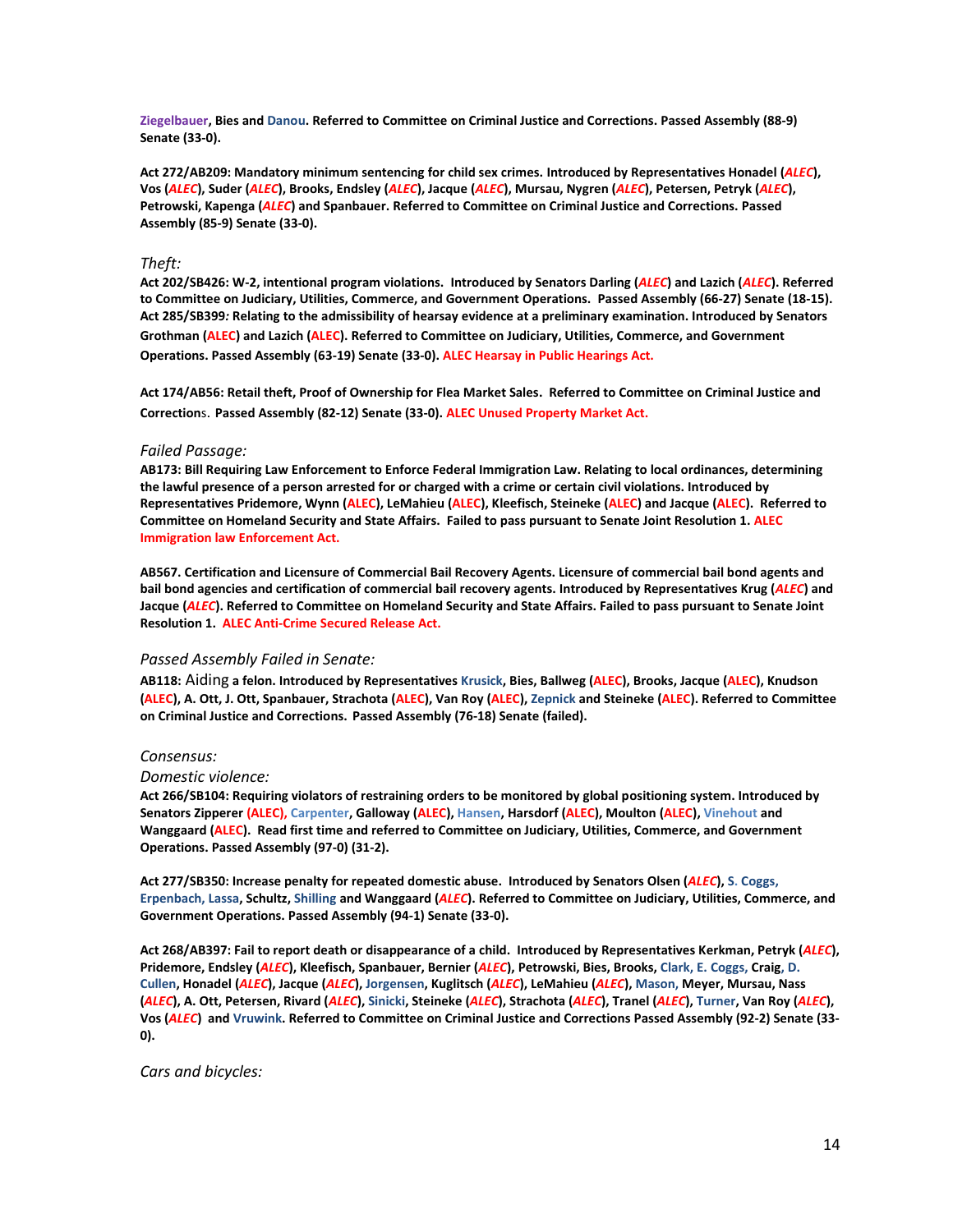**Act 164/AB291: Restrictions on the operation of motor vehicles. Introduced by Representatives Bernier (***ALEC***), Petrowski, Kooyenga, Litjens (***ALEC***), Petryk (***ALEC***), C. Taylor, Van Roy (***ALEC***) and Wynn (***ALEC***). Referred t[o Committee](https://docs.legis.wisconsin.gov/2011/committees/528) on Transportation. Passed Assembly (94-0) Senate (33-0).**

**Act 241/SB314: Failure to pay for gasoline or diesel fuel. Introduced by Senators Lazich (***ALEC***) and Taylor. Referred to [Committee](https://docs.legis.wisconsin.gov/2011/committees/510) on Transportation and Elections. Passed Assembly (93-1) Senate (33-0).**

**Act 73/AB265: Traffic law changes relating to bicycles. Introduced by Representatives Ripp (ALEC), A. Ott, C. Taylor, Sinicki, Pocan, Ballweg (***ALEC***) , Bernier (***ALEC***) , Jorgensen, Spanbauer, Petrowski, Strachota (***ALEC***) , Vruwink, Roys, Zepnick, Tranel (***ALEC***) , Mursau, Stone (ALEC), Brooks and Steinbrink. Referred to [Committee](https://docs.legis.wisconsin.gov/2011/committees/528) on Transportation. Passed Assembly (93-0) Senate (33-0).**

# *Do-not-text:*

**Act 197/SB185: Do-Not-Text list. Introduced by Senators Wanggaard (***ALEC***), Carpenter, Wirch, Kedzie (ALEC), Moulton (***ALEC***), Schultz, Taylor and Lassa. Referred t[o Committee](https://docs.legis.wisconsin.gov/2011/committees/499) on Energy, Biotechnology, and Consumer Protection. (Passed Assembly 94-0) Senate (33-0).**

# *Gross behavior:*

**Act 72/AB212: Throwing or expelling a bodily substance at a public safety worker. Introduced by Representatives Honadel(***ALEC***), Zepnick, Bies, Brooks, Turner, Kerkman, Spanbauer, Petersen, Marklein (***ALEC***), A. Ott, Ripp (ALEC), Sinicki, Ballweg (***ALEC***), Endsley (***ALEC***), Steinbrink, Strachota, (***ALEC***) Mursau (***ALEC***) and Stroebel (***ALEC***). Referred to [Committee](https://docs.legis.wisconsin.gov/2011/committees/496) on Criminal Justice and Corrections. Passed Assembly (99-0) Senate (29-3).**

# **Transportation**

**Act32/AB40: Biennial Budget Bill: Relating to: state finances and appropriations, constituting the executive budget act of the 2011 legislature: \$300 million moved from other funds to transportation fund. Largest item \$125 million from GPR (permanent earmark 0.25% of a GPR to transportation). Introduced by Joint Committee on Finance. Passed Assembly (60-38) Senate (19-14).**

# *Management:*

**SJR 23: Create a department of transportation. Amend the Constitution to give road builders special attention by restricting use of vehicle fees and taxes to highway purposes. Introduced by Senators Hopper (***ALEC***), Lazich (***ALEC***), Olsen (***ALEC***), Schultz, Leibham, Harsdorf (***ALEC***) and Hansen. Referred t[o Committee](https://docs.legis.wisconsin.gov/2011/committees/510) on Transportation and Elections. Passed Assembly (84-13) Senate (26-6). ALEC Constitutional Amendment Restricting the Use of Vehicle Fees and Taxes for Highway Purposes.**

# *Roads and bridges:*

**Act 30/SB26: Bonding for major state bridge projects. Introduced by Senator Harsdorf (***ALEC***). Referred t[o Committee](https://docs.legis.wisconsin.gov/2011/committees/510) on Transportation and Elections. Passed Assembly (71-26) Senate (23-10).**

**SB125: Liability of local governments for damages caused by insufficiency or want of repair of a highway. Introduced by Senators Grothman (***ALEC***), Galloway (***ALEC***), Lasee (***ALEC***) and Lazich (***ALEC***). Referred t[o Committee](https://docs.legis.wisconsin.gov/2011/committees/504) on Judiciary, Utilities, Commerce, and Government OperationsPassed Assembly (60-36) Senate (21-11).**

**Act 230/AB216: Vegetation maintenance in state truck highway. Introduced by Representatives Honadel (***ALEC***), Bies, Brooks, Kestell, LeMahieu (***ALEC***), Mursau, Nerison, Nygren (***ALEC***), Spanbauer, Staskunas, Stone (ALEC), Strachota(***ALEC***), Tiffany, Van Roy (***ALEC***), Vruwink, Weininger (***ALEC***) and Wynn (***ALEC***). Referred to Committee on Transportation. Passed Assembly (76-18) Senate (33-0).**

**Act 244/SB423: Combine bills related to serious traffic offenses. Introduced by Senator Lazich (***ALEC***), by request of The Department of Transportation. Referred t[o Committee](https://docs.legis.wisconsin.gov/2011/committees/510) on Transportation and Elections. Passed Assembly (74-20) Senate (33-0).**